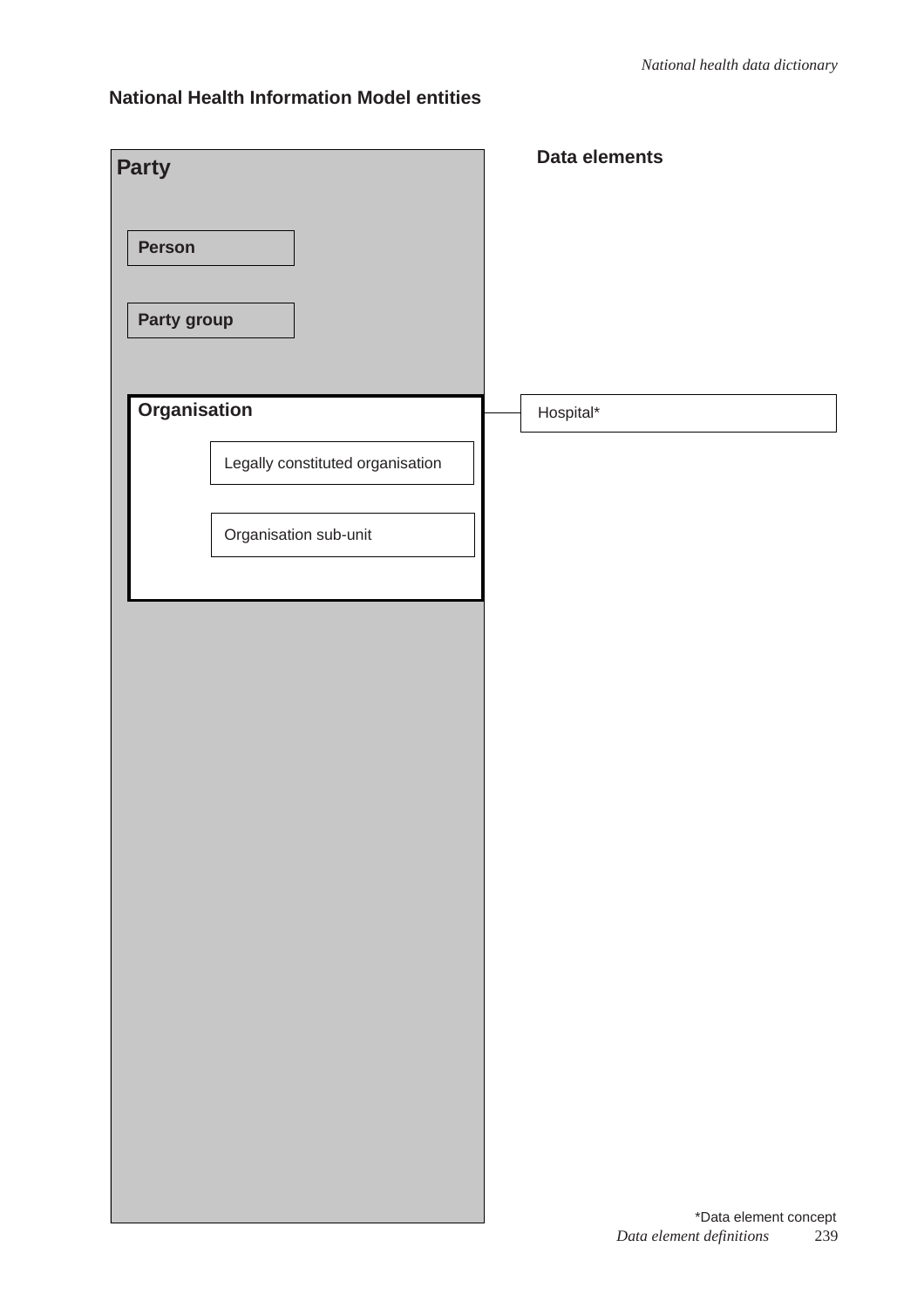# **Hospital**

| Admin. status:                                    | <b>CURRENT</b> |                                | 1/07/94                                                                                                                                                                                                                                                                                          |                                                                                                                                                               |
|---------------------------------------------------|----------------|--------------------------------|--------------------------------------------------------------------------------------------------------------------------------------------------------------------------------------------------------------------------------------------------------------------------------------------------|---------------------------------------------------------------------------------------------------------------------------------------------------------------|
| Identifying and definitional attributes           |                |                                |                                                                                                                                                                                                                                                                                                  |                                                                                                                                                               |
| <b>NHIK</b> identifier:                           | 000064         |                                |                                                                                                                                                                                                                                                                                                  | <b>Version number:</b><br>$\overline{1}$                                                                                                                      |
| Data element type:                                |                | DATA ELEMENT CONCEPT           |                                                                                                                                                                                                                                                                                                  |                                                                                                                                                               |
| <b>Definition:</b>                                |                |                                | A health care facility established under Commonwealth, State or Territory<br>to provide treatment and/or care to patients.                                                                                                                                                                       | legislation as a hospital or a free-standing day procedure unit and authorised                                                                                |
| Context:                                          |                | Institutional health care      |                                                                                                                                                                                                                                                                                                  |                                                                                                                                                               |
| <b>Relational and representational attributes</b> |                |                                |                                                                                                                                                                                                                                                                                                  |                                                                                                                                                               |
| Datatype:                                         |                |                                | <b>Representational form:</b>                                                                                                                                                                                                                                                                    |                                                                                                                                                               |
| <b>Field size:</b>                                | Min.           | Max.                           | <b>Representational layout:</b>                                                                                                                                                                                                                                                                  |                                                                                                                                                               |
| Data domain:                                      |                |                                |                                                                                                                                                                                                                                                                                                  |                                                                                                                                                               |
| <b>Guide for use:</b>                             |                |                                |                                                                                                                                                                                                                                                                                                  |                                                                                                                                                               |
| <b>Verification rules:</b>                        |                |                                |                                                                                                                                                                                                                                                                                                  |                                                                                                                                                               |
| <b>Collection methods:</b>                        |                |                                |                                                                                                                                                                                                                                                                                                  |                                                                                                                                                               |
| <b>Related data:</b>                              |                |                                | relates to the data element Establishment sector, version 2                                                                                                                                                                                                                                      |                                                                                                                                                               |
| <b>Administrative attributes</b>                  |                |                                |                                                                                                                                                                                                                                                                                                  |                                                                                                                                                               |
| <b>Source document:</b>                           |                |                                |                                                                                                                                                                                                                                                                                                  |                                                                                                                                                               |
| <b>Source organisation:</b>                       |                | National Health Data Committee |                                                                                                                                                                                                                                                                                                  |                                                                                                                                                               |
| National minimum data sets:                       |                |                                |                                                                                                                                                                                                                                                                                                  |                                                                                                                                                               |
| <b>Institutional health care</b>                  |                |                                | from $1/07/89$ to                                                                                                                                                                                                                                                                                |                                                                                                                                                               |
| <b>Comments:</b>                                  |                |                                | A hospital thus defined may be located at one physical site or may be a<br>hospital includes satellite units managed and staffed by the hospital. This<br>definition includes entities with multipurpose facilities (e.g. those which<br>contain both recognised and non-recognised components). | multicampus hospital. A multicampus hospital treats movements of patients<br>between sites as ward transfers. For the purposes of these definitions, the term |
|                                                   |                | 1993-1998 Medicare Agreements. |                                                                                                                                                                                                                                                                                                  | This definition includes, but is not limited to, hospitals as recognised under the                                                                            |
|                                                   |                |                                | Persons Care Act 1954 (Cwlth) are excluded from this definition.                                                                                                                                                                                                                                 | Nursing homes as approved under the National Health Act 1953 (Cwlth) or<br>equivalent State legislation and hostels approved under the Aged or Disabled       |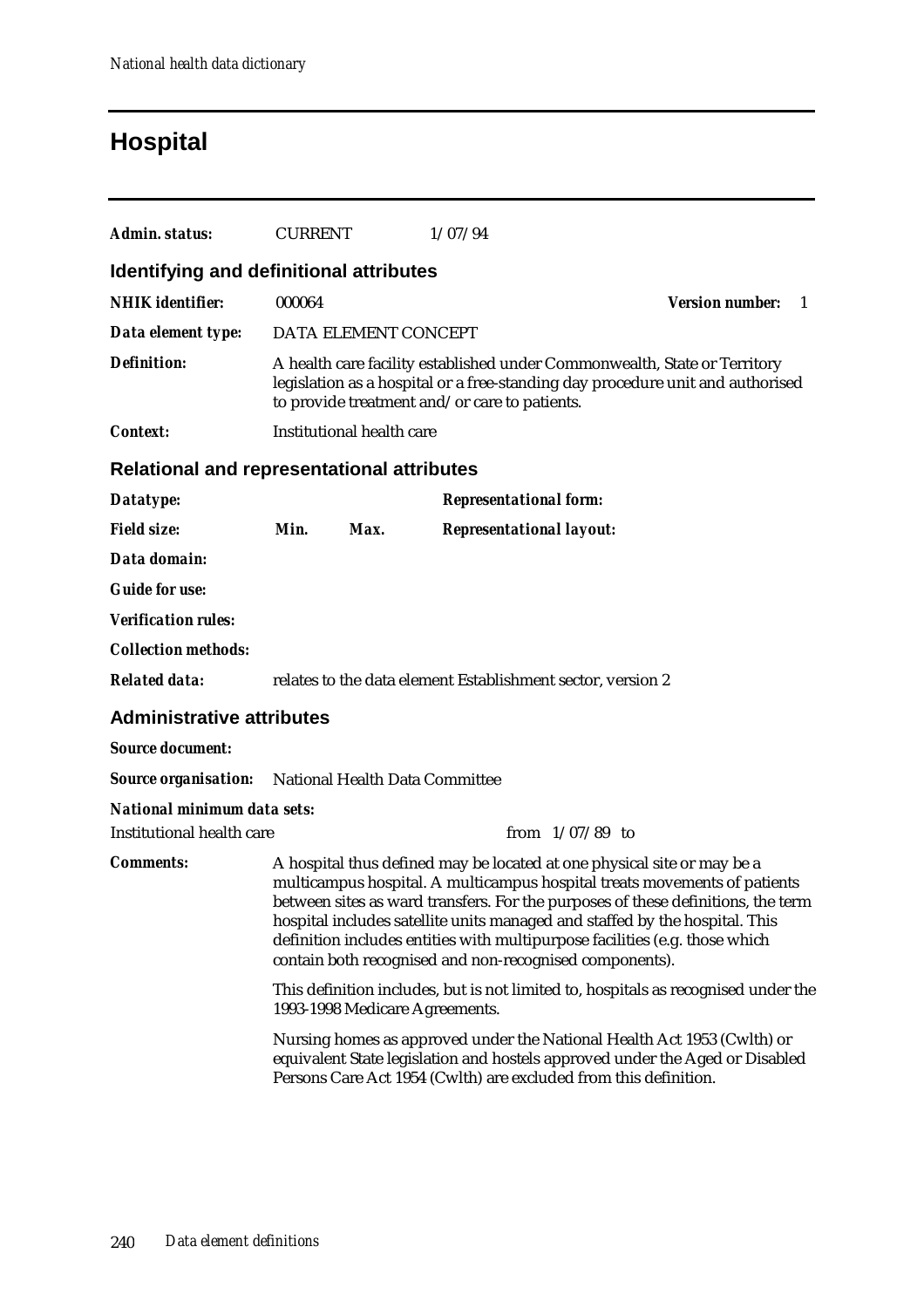### **National Health Information Model entities**

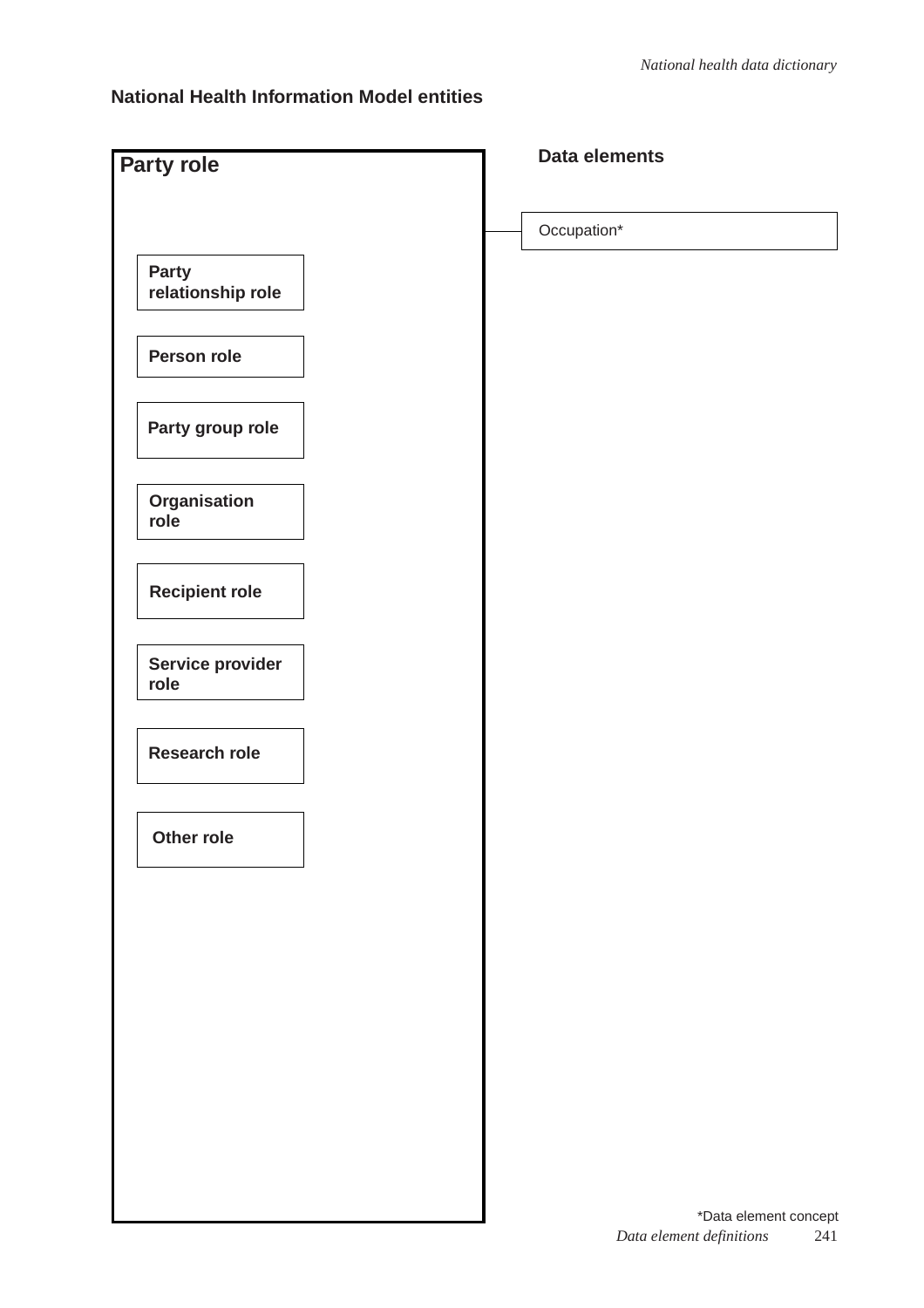### **Occupation**

| Admin. status:                                    | <b>CURRENT</b>                                                                                                                                                                                                                                                                                                                                                                                                                                                                                                                                                       |      | 1/07/97                                                           |                                                                                                                                                                                                                                               |  |  |  |
|---------------------------------------------------|----------------------------------------------------------------------------------------------------------------------------------------------------------------------------------------------------------------------------------------------------------------------------------------------------------------------------------------------------------------------------------------------------------------------------------------------------------------------------------------------------------------------------------------------------------------------|------|-------------------------------------------------------------------|-----------------------------------------------------------------------------------------------------------------------------------------------------------------------------------------------------------------------------------------------|--|--|--|
| <b>Identifying and definitional attributes</b>    |                                                                                                                                                                                                                                                                                                                                                                                                                                                                                                                                                                      |      |                                                                   |                                                                                                                                                                                                                                               |  |  |  |
| <b>NHIK</b> identifier:                           | 000229                                                                                                                                                                                                                                                                                                                                                                                                                                                                                                                                                               |      |                                                                   | <b>Version number:</b><br>-1                                                                                                                                                                                                                  |  |  |  |
| Data element type:                                | DATA ELEMENT CONCEPT                                                                                                                                                                                                                                                                                                                                                                                                                                                                                                                                                 |      |                                                                   |                                                                                                                                                                                                                                               |  |  |  |
| <b>Definition:</b>                                |                                                                                                                                                                                                                                                                                                                                                                                                                                                                                                                                                                      |      |                                                                   | The current occupation of the person is the current job or duties which the<br>person is principally engaged in. This occupation may be in the context of:                                                                                    |  |  |  |
|                                                   | - a person as a client or patient, or                                                                                                                                                                                                                                                                                                                                                                                                                                                                                                                                |      |                                                                   |                                                                                                                                                                                                                                               |  |  |  |
|                                                   | - a person as a service provider.                                                                                                                                                                                                                                                                                                                                                                                                                                                                                                                                    |      |                                                                   |                                                                                                                                                                                                                                               |  |  |  |
|                                                   |                                                                                                                                                                                                                                                                                                                                                                                                                                                                                                                                                                      |      | lifetime occupation, is of relevance to epidemiological analysis. | This concept relates specifically to current occupation. A related concept, ie. of                                                                                                                                                            |  |  |  |
| <b>Context:</b>                                   |                                                                                                                                                                                                                                                                                                                                                                                                                                                                                                                                                                      |      |                                                                   |                                                                                                                                                                                                                                               |  |  |  |
| <b>Relational and representational attributes</b> |                                                                                                                                                                                                                                                                                                                                                                                                                                                                                                                                                                      |      |                                                                   |                                                                                                                                                                                                                                               |  |  |  |
| Datatype:                                         |                                                                                                                                                                                                                                                                                                                                                                                                                                                                                                                                                                      |      | <b>Representational form:</b>                                     |                                                                                                                                                                                                                                               |  |  |  |
| <b>Field size:</b>                                | Min.                                                                                                                                                                                                                                                                                                                                                                                                                                                                                                                                                                 | Max. | <b>Representational layout:</b>                                   |                                                                                                                                                                                                                                               |  |  |  |
| Data domain:                                      |                                                                                                                                                                                                                                                                                                                                                                                                                                                                                                                                                                      |      |                                                                   |                                                                                                                                                                                                                                               |  |  |  |
| <b>Guide for use:</b>                             | Occupation is currently recorded on hospital morbidity forms or hospital<br>admission forms in all States and Territories except Victoria. It is coded only in<br>Western Australia and Tasmania. Occupation was recommended by the<br>National Committee on Health and Vital Statistics (1979) as a second-level data<br>item for inclusion in national minimum data sets.                                                                                                                                                                                          |      |                                                                   |                                                                                                                                                                                                                                               |  |  |  |
|                                                   | Hall et al. (1986) recommended to the National Committee on Health and Vital<br>Statistics that occupation be collected in both mortality and hospital morbidity<br>data and that there should be a pilot study of the validity and reliability of<br>occupational coding. They noted that occupation is recognised as an important<br>factor in studying disease (Mathews 1983). Principal occupation during<br>lifetime for males is recorded on death certificates. It has been common<br>practice not to record occupation, but only marital status, of females. |      |                                                                   |                                                                                                                                                                                                                                               |  |  |  |
|                                                   |                                                                                                                                                                                                                                                                                                                                                                                                                                                                                                                                                                      |      | groups by combining mortality and Census data.                    | However, in the Census, current occupation is recorded. Hence, the Census<br>and mortality registers use different operational definitions of occupation. This<br>makes it impossible to calculate proportional mortality rates by occupation |  |  |  |
|                                                   |                                                                                                                                                                                                                                                                                                                                                                                                                                                                                                                                                                      |      |                                                                   | The National Committee on Health and Vital Statistics (1979) asked all                                                                                                                                                                        |  |  |  |

government health authorities to provide comments on the inclusion of occupation in hospital morbidity collections. The consensus at that time was that, while occupational data would be a useful addition to the database and was collected by some authorities, it was recognised that a number of difficulties existed. For example, a number of older patients would have their occupation recorded as retired and, in the case of occupation-related illness, the current occupation may differ from the occupation responsible for the illness.

The National Occupational Health and Safety Commission has developed a minimum data set for the national monitoring of workplace injuries and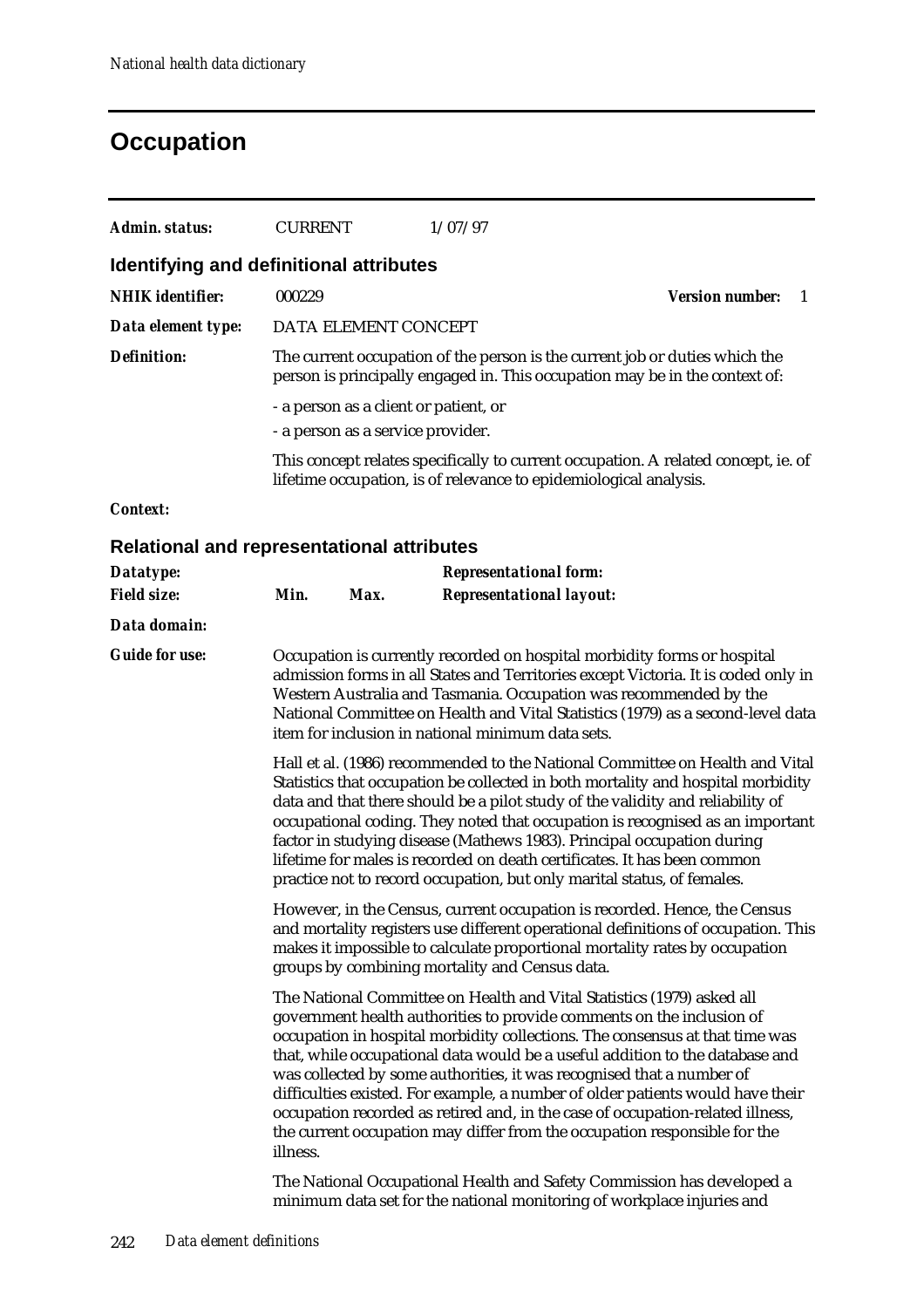| <b>Guide for use</b><br>(cont'd): | diseases of rapid onset (Worksafe Australia 1987). Roder and Holman (1987)<br>argued that complementary data collection mechanisms are needed to ensure<br>that Australia has comprehensive occupational health statistics. The<br>importance of occupation-related ill health has been underlined by the Health<br>Targets and Implementation Committee of the Australian Health Ministers'<br>Advisory Council (1988). Roder and Holman (1987) noted that 'where the<br>contribution of occupational factors is not self-evident, and there are delays of<br>years or even decades between occupational exposure and manifestation of<br>disease, it will not be possible to rely upon workplace reporting'. Rather, data<br>will have to come from those places where diseases are diagnosed and deaths<br>are notified. |
|-----------------------------------|-----------------------------------------------------------------------------------------------------------------------------------------------------------------------------------------------------------------------------------------------------------------------------------------------------------------------------------------------------------------------------------------------------------------------------------------------------------------------------------------------------------------------------------------------------------------------------------------------------------------------------------------------------------------------------------------------------------------------------------------------------------------------------------------------------------------------------|
|                                   | Workers compensation data will not be suitable for the surveillance and<br>discovery of diseases not yet known to be work-related. Moreover, the validity<br>of these data for epidemiological surveillance will be suspect in those areas<br>subject to changes in compensation policy.                                                                                                                                                                                                                                                                                                                                                                                                                                                                                                                                    |
|                                   | 'Sometimes there are circumstances where workers are fearful of special health<br>risks in their workplaces. Routine data systems can be useful to assess whether<br>prevailing mortality and morbidity rates offer justification for these concerns'.                                                                                                                                                                                                                                                                                                                                                                                                                                                                                                                                                                      |
|                                   | In such applications, data would be used at a superficial level to ensure that<br>there are sufficient grounds for committing resources to more in-depth studies.<br>Waddell and Holman (1985) have shown the potential value of collecting<br>occupational data in hospital morbidity collections in a preliminary analysis of<br>Western Australian data.                                                                                                                                                                                                                                                                                                                                                                                                                                                                 |
|                                   | Roder and Holman (1987) made the following recommendations in relation to<br>hospital morbidity collections:                                                                                                                                                                                                                                                                                                                                                                                                                                                                                                                                                                                                                                                                                                                |
|                                   | - hospital admission clerks record industry and occupation on discharge forms<br>for all patients aged 15 years and over, as pertaining to the main lifetime job<br>and, where different, the present job;                                                                                                                                                                                                                                                                                                                                                                                                                                                                                                                                                                                                                  |
|                                   | - the National Occupational Health and Safety Commission prepare guideline<br>manuals to assist hospital admission clerks to record occupational information;                                                                                                                                                                                                                                                                                                                                                                                                                                                                                                                                                                                                                                                               |
|                                   | - pilot programs precede the introduction of these initiatives to ensure that the<br>methodology proposed is practical. Thereafter, recording should be introduced<br>incrementally by regions of Australia, with a progressive resolution of any<br>unexpected difficulties;                                                                                                                                                                                                                                                                                                                                                                                                                                                                                                                                               |
|                                   | - occupation be coded using the Australia and New Zealand Standard<br>Industrial Classification and Australian Standard Classification of<br>Occupations, as for Census data.                                                                                                                                                                                                                                                                                                                                                                                                                                                                                                                                                                                                                                               |
|                                   | In relation to the first recommendation, it was noted that a Victorian pilot<br>study (Working Party on Feasibility of Collecting Occupational Data Relevant<br>to Cancer, 1983) had shown that hospital admission clerks can obtain<br>information of a reasonable accuracy on patients' present jobs and industries,<br>and their main lifetime jobs and industries. The misclassification of<br>occupational information obtained in routine collections such as hospital<br>morbidity collections is of the order of 30 per cent (Roder and Holman 1987).<br>This is considered sufficient for initial analyses of trends. Validation checks of<br>USA death registration data have indicated that misclassifications tend to<br>occur at random, thereby effecting an attenuation of correlations with                 |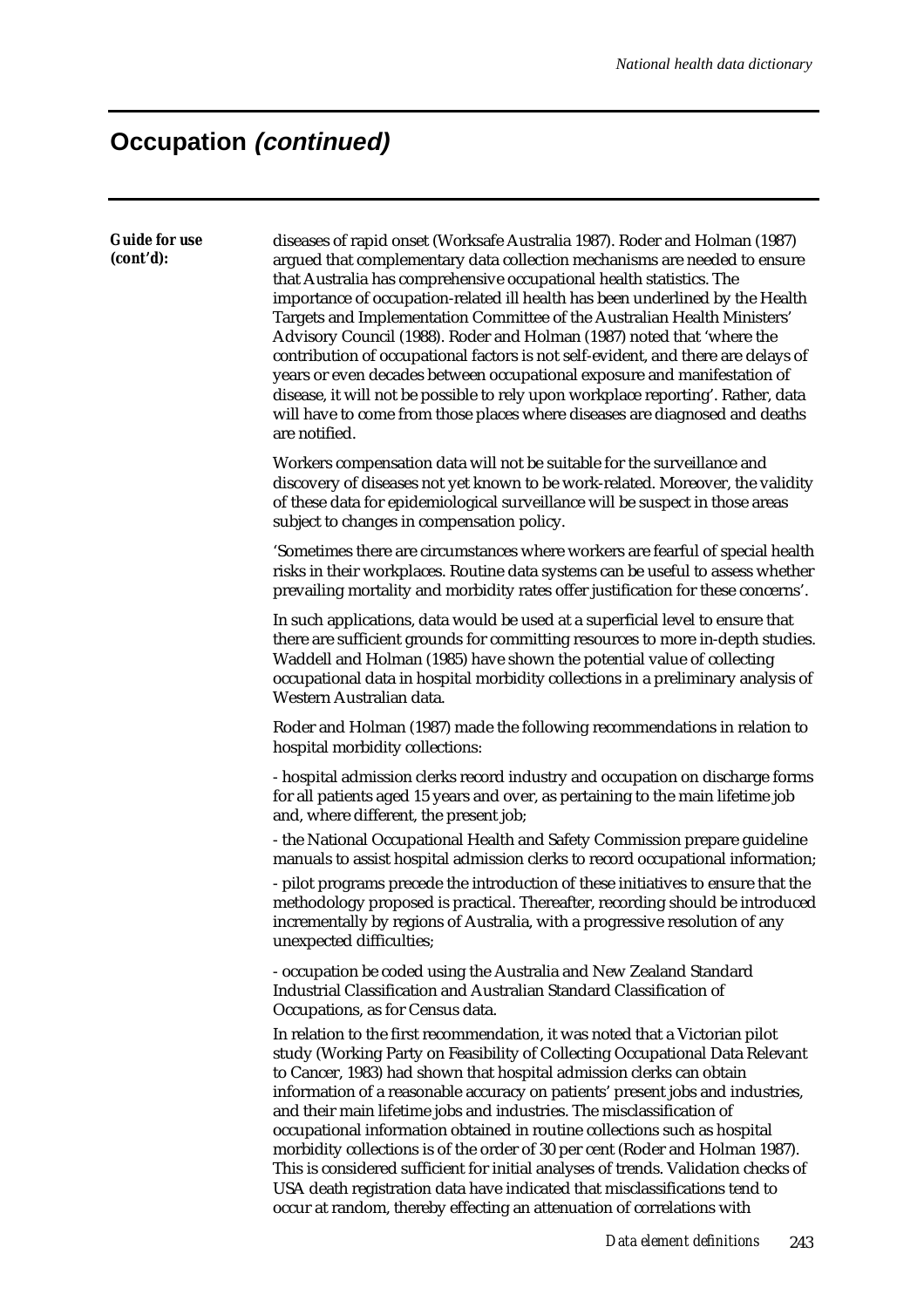| <b>Guide for use</b><br>(cont'd): | occupational factors, but not a systematic bias (Schumacher 1986). Perhaps<br>more important than the question of accuracy is the tendency in Australia and<br>many other countries to:                                                                                                                |
|-----------------------------------|--------------------------------------------------------------------------------------------------------------------------------------------------------------------------------------------------------------------------------------------------------------------------------------------------------|
|                                   | - record only the last occupation, not the longest lifetime occupation, as would<br>be more appropriate for long-latency diseases;                                                                                                                                                                     |
|                                   | - record only retired or pensioner for those age groups contributing most to<br>death statistics;                                                                                                                                                                                                      |
|                                   | - provide too vague a description of occupation for specific classification;                                                                                                                                                                                                                           |
|                                   | - give too little attention to the occupations of women, a legacy from the days<br>when women were seldom part of the paid work force;                                                                                                                                                                 |
|                                   | - provide no information on industry.                                                                                                                                                                                                                                                                  |
|                                   | This latter deficiency is important because jobs in individual occupation<br>categories are often heterogeneous across industries. Combined industry-<br>occupation codes provide a much greater specificity and the opportunity to<br>infer exposures by applying job exposure matrices (Roder 1986). |
|                                   | Roder and Holman recommended a style of questioning similar to that used by<br>the Australian Bureau of Census and Statistics in censuses, and to that<br>advocated for the minimum data set for workers compensation statistics. The<br>following aspects should be included:                         |
|                                   | - the name of the occupation;                                                                                                                                                                                                                                                                          |
|                                   | - the tasks and duties performed by the decedent;                                                                                                                                                                                                                                                      |
|                                   | - the trading name of the employer and, where feasible, the employer's main<br>address;                                                                                                                                                                                                                |
|                                   | - the kind of business or service carried out by that business.                                                                                                                                                                                                                                        |
|                                   | The 1991 Australian Census asked the following questions relating to<br>occupation and industry:                                                                                                                                                                                                       |
|                                   | 29. In the main job held LAST WEEK, what was the person's occupation?                                                                                                                                                                                                                                  |
|                                   | - Give full title.                                                                                                                                                                                                                                                                                     |
|                                   | - For example, Civil Engineer, Draftsman, Accounts Clerk, Fast Foods Cook,<br>1st Class Welder, Extruding Machine Operator, Coal Miner.                                                                                                                                                                |
|                                   | - Armed Service personnel state rank as well as occupation.                                                                                                                                                                                                                                            |
|                                   | 30. What are the main tasks or duties that the person usually performs in that<br>occupation?                                                                                                                                                                                                          |
|                                   | - Describe as fully as possible.                                                                                                                                                                                                                                                                       |
|                                   | - For example, preparing drawings for dam construction, recording and paying<br>accounts, cooking hamburgers and chips, welding of high pressure steam<br>pipes, operating plastic extruding machine, operating continuous mining<br>machine.                                                          |
|                                   | Occupation is coded using Australian Standard Classification of Occupations<br>(ABS 1986a). This classification is based on a type of work criterion with an<br>emphasis on skill level (length and type of training) and skill specialisation (for                                                    |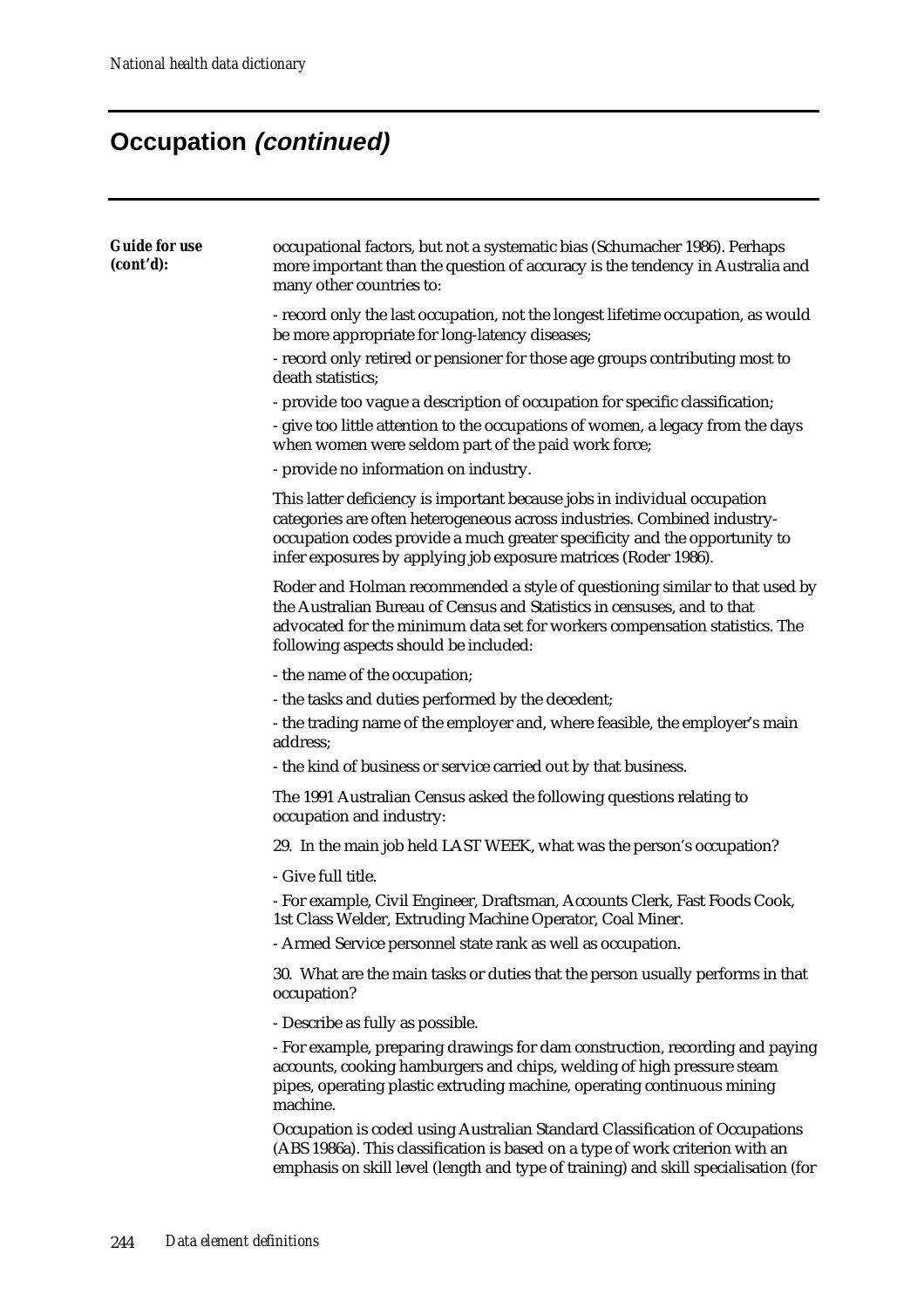| <b>Guide for use</b><br>(cont'd): | example, subject matter knowledge). The structure of the Australian Standard<br>Classification of Occupations has four levels:                                                                                                                                                                                                                                                              |  |                                |                                                                                   |  |  |  |  |
|-----------------------------------|---------------------------------------------------------------------------------------------------------------------------------------------------------------------------------------------------------------------------------------------------------------------------------------------------------------------------------------------------------------------------------------------|--|--------------------------------|-----------------------------------------------------------------------------------|--|--|--|--|
|                                   | 8<br>Major groups                                                                                                                                                                                                                                                                                                                                                                           |  |                                | 1-digit codes                                                                     |  |  |  |  |
|                                   | 52                                                                                                                                                                                                                                                                                                                                                                                          |  | Minor groups                   | 2-digit codes                                                                     |  |  |  |  |
|                                   | 282                                                                                                                                                                                                                                                                                                                                                                                         |  | Unit groups                    | 4-digit codes                                                                     |  |  |  |  |
|                                   | 1079                                                                                                                                                                                                                                                                                                                                                                                        |  | Occupations                    | 6-digit codes                                                                     |  |  |  |  |
|                                   | For example:                                                                                                                                                                                                                                                                                                                                                                                |  |                                |                                                                                   |  |  |  |  |
|                                   | Level                                                                                                                                                                                                                                                                                                                                                                                       |  | Code                           | <b>Title</b>                                                                      |  |  |  |  |
|                                   | Major group                                                                                                                                                                                                                                                                                                                                                                                 |  | 2                              | Professionals                                                                     |  |  |  |  |
|                                   | Minor grou                                                                                                                                                                                                                                                                                                                                                                                  |  | 28                             | Artists and related professionals                                                 |  |  |  |  |
|                                   | Unit group                                                                                                                                                                                                                                                                                                                                                                                  |  | 2805                           | Designers and illustrators                                                        |  |  |  |  |
|                                   | Occupation                                                                                                                                                                                                                                                                                                                                                                                  |  |                                | 2805-13 Graphic designer                                                          |  |  |  |  |
|                                   | A Computer Assisted Coding system is available from the Australian Bureau<br>of Statistics to assist in coding occupational data to Australian Standard<br><b>Classification of Occupations codes.</b>                                                                                                                                                                                      |  |                                |                                                                                   |  |  |  |  |
|                                   | The Commonwealth Department of Community Services and Health informed<br>the working party that it supported the collection of occupation data based on<br>a 2-digit Australian Standard Classification of Occupations code.                                                                                                                                                                |  |                                |                                                                                   |  |  |  |  |
|                                   | Five of the eight morbidity systems currently collect current occupation but,<br>apart from Western Australia, do not code it. The Morbidity Working Party<br>examined the proposal to include current occupation in the National Minimum<br>Data Set - Institutional Health Care and noted the following:                                                                                  |  |                                |                                                                                   |  |  |  |  |
|                                   | - Most States felt that it was difficult to code, had low level of accuracy and<br>required substantial resources. The Commonwealth Department of<br>Community Services and Health argued that its accuracy was comparable to<br>that of collected items such as principal diagnosis.                                                                                                       |  |                                |                                                                                   |  |  |  |  |
|                                   | - The ABS noted that the limitations of collecting health data in sample surveys<br>were much greater than those of collecting occupational data in administrative<br>collections.                                                                                                                                                                                                          |  |                                |                                                                                   |  |  |  |  |
|                                   | - New South Wales was sympathetic to the concept of collecting socioeconomic<br>data but felt that the resources needed were not available. Several States<br>expressed interest in collecting socioeconomic data if funded by the<br>Commonwealth.                                                                                                                                         |  |                                |                                                                                   |  |  |  |  |
|                                   | - Victoria has done a study which suggested it might be of limited use at the<br>hospital level, but this would require asking several questions.                                                                                                                                                                                                                                           |  |                                |                                                                                   |  |  |  |  |
|                                   | - South Australia uses a 2-digit Australian Standard Classification of<br>Occupations code in psychiatric hospitals.                                                                                                                                                                                                                                                                        |  |                                |                                                                                   |  |  |  |  |
|                                   |                                                                                                                                                                                                                                                                                                                                                                                             |  | nor useful (big gaps in data). | - Western Australia has collected it for years but regards it as neither reliable |  |  |  |  |
|                                   | The Morbidity Working Party decided not to recommend that occupation be<br>included in the National Minimum Data Set - Institutional Health Care at its<br>first meeting. However, following the request of the Department of<br>Community Services and Health to reconsider this item for inclusion as it is<br>already collected in a majority of systems, the working party subsequently |  |                                |                                                                                   |  |  |  |  |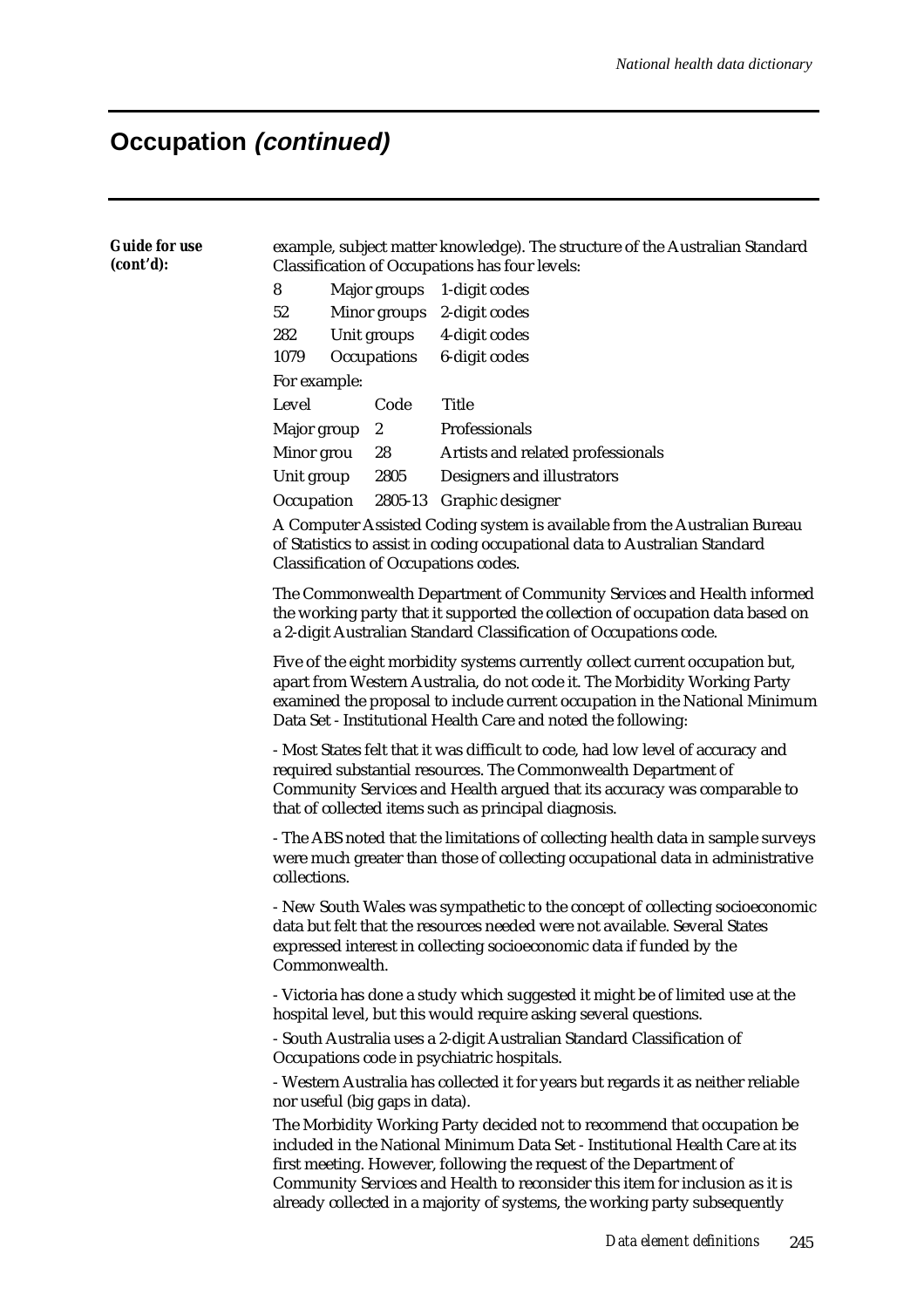| <b>Guide for use</b>             | agreed in principle to endorse the inclusion of occupation in the National                                                                                                                                                                                                                                                                                                                                                                                                                                                                                                                                                                                                                                                                                                                                                                                                                                           |
|----------------------------------|----------------------------------------------------------------------------------------------------------------------------------------------------------------------------------------------------------------------------------------------------------------------------------------------------------------------------------------------------------------------------------------------------------------------------------------------------------------------------------------------------------------------------------------------------------------------------------------------------------------------------------------------------------------------------------------------------------------------------------------------------------------------------------------------------------------------------------------------------------------------------------------------------------------------|
| (cont'd):                        | Minimum Data Set - Institutional Health Care. It also recommended that the<br>collection of occupational data for in-patients of acute hospitals be tested in<br>trials, using in-hospital surveys (linked to morbidity data) for six- or twelve-<br>month periods in a selected sample of hospitals. Such trials should evaluate the<br>costs and benefits of sampling options versus routine collection for all in-<br>patients.                                                                                                                                                                                                                                                                                                                                                                                                                                                                                   |
|                                  | With regard to psychiatric hospitals, all States collect occupation except New<br>South Wales. The Psychiatric Working Party felt that, given the emphasis on<br>socioeconomic differentials in health, occupation data would be worthwhile<br>collecting and recommended that occupation be included in the National<br>Minimum Data Set - Institutional Health Care for psychiatric hospitals.                                                                                                                                                                                                                                                                                                                                                                                                                                                                                                                     |
|                                  | In Victoria, lifetime occupation is currently collected on admission to State<br>psychiatric hospitals and upon registration with outpatient and other<br>community services. Codes currently used are a modification of ABS standard<br>codes but revision of the outpatient collection system is now under way, and<br>Victoria will adopt the Australian Standard Classification of Occupations<br>framework (2-digit codes). Revision of the in-patient system will soon follow.<br>The justification for this item is based on the important role that vocational<br>rehabilitation plays in improving outcomes for people with psychiatric<br>disability. Data on the lifetime occupation of clients of psychiatric services<br>assist in the identification of rehabilitation needs and the development of<br>service options. The collection of such data is generally accepted by providers<br>and clients. |
|                                  | Principal lifetime occupation is defined as the occupation the patient has<br>engaged in that accounts for the greatest number of working years.                                                                                                                                                                                                                                                                                                                                                                                                                                                                                                                                                                                                                                                                                                                                                                     |
|                                  | Collection of lifetime occupation in routine morbidity data collections is likely<br>to be more difficult than current occupation. This should also be evaluated as<br>part of the trial recommended above, and a final decision on which definition<br>to use should then follow.                                                                                                                                                                                                                                                                                                                                                                                                                                                                                                                                                                                                                                   |
| <b>Verification rules:</b>       |                                                                                                                                                                                                                                                                                                                                                                                                                                                                                                                                                                                                                                                                                                                                                                                                                                                                                                                      |
| <b>Collection methods:</b>       |                                                                                                                                                                                                                                                                                                                                                                                                                                                                                                                                                                                                                                                                                                                                                                                                                                                                                                                      |
| <b>Related data:</b>             | relates to the data element Profession labour force status of health professional,<br>version 1                                                                                                                                                                                                                                                                                                                                                                                                                                                                                                                                                                                                                                                                                                                                                                                                                      |
|                                  | relates to the data element Occupation of person, version 1                                                                                                                                                                                                                                                                                                                                                                                                                                                                                                                                                                                                                                                                                                                                                                                                                                                          |
| <b>Administrative attributes</b> |                                                                                                                                                                                                                                                                                                                                                                                                                                                                                                                                                                                                                                                                                                                                                                                                                                                                                                                      |
| <b>Source document:</b>          |                                                                                                                                                                                                                                                                                                                                                                                                                                                                                                                                                                                                                                                                                                                                                                                                                                                                                                                      |
| <b>Source organisation:</b>      |                                                                                                                                                                                                                                                                                                                                                                                                                                                                                                                                                                                                                                                                                                                                                                                                                                                                                                                      |
| National minimum data sets:      |                                                                                                                                                                                                                                                                                                                                                                                                                                                                                                                                                                                                                                                                                                                                                                                                                                                                                                                      |
| <b>Comments:</b>                 | There is considerable user demand for data on occupation-related injury and<br>illness, including from Worksafe Australia and from industry, where                                                                                                                                                                                                                                                                                                                                                                                                                                                                                                                                                                                                                                                                                                                                                                   |

unnecessary production costs are known in some areas and suspected to be related to others in work-related illness, injury and disability. The report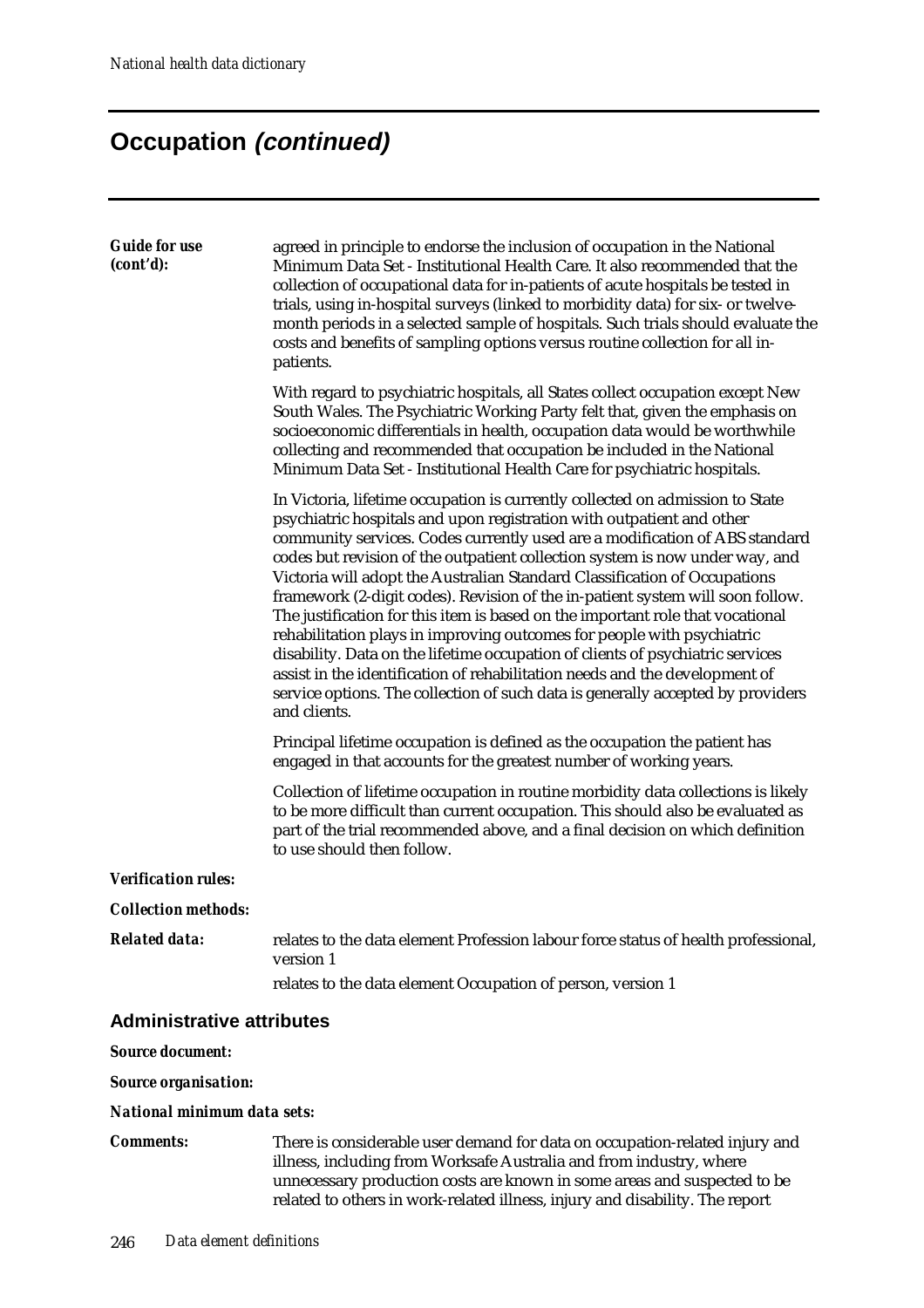*Comments (cont'd):* Health for all Australians also identifies occupational related ill health as a focus for health promotion and illness prevention activities.

> Lack of morbidity data is severely hampering the development of preventive interventions in this area. User demand can be expected to grow.

There is an increasing commitment by governments to reducing inequalities in health status between population subgroups. There is already some evidence of higher incidence of morbidity and mortality in particular occupations, but greater knowledge in this area is required.

A recent report prepared for the National Occupational Health and Safety Commission (Roder, Holman 1987) recommended that occupation be recorded on hospital discharge forms. This report argued that there has been a recent increase in interest in occupation as a cause of disease and disability in Australia. This is reflected in the establishment of the National Occupational Health and Safety Commission and the steps taken to introduce a minimum data set for monitoring workplace injuries and diseases of rapid onset.

The minimum data set is a crucial development but the associated data collection system will not cover the whole work force nor all work-related diseases. Complementary data-collection mechanisms will therefore be needed and should be based on death records, hospital records, cancer registries, perinatal and birth defect statistics, communicable disease notifications, sentinel medical practice reporting and household surveys.

It is recognised that the resulting occupational information, while much improved, will still be limited in quality and detail. However, it will suffice for general analyses of mortality and morbidity in the Australian work force and for developing and initially checking hypotheses of occupational causes of disease. The data will not be adequate for rigorous in-depth studies. Because in-depth studies usually require extensive resources, preliminary analyses of general death and morbidity record systems would be appropriate to ensure that there are sufficient grounds for committing resources to these projects.

The Australian Health Ministers' Advisory Council Health Targets and Implementation Committee (1988) identified socioeconomic status as the most important factor explaining health differentials in the Australian population. The committee recommended that national health statistics routinely identify the various groups of concern. This requires routine recording in all collections of indicators of socioeconomic status. In order of priority, these would be employment status, income, occupation and education.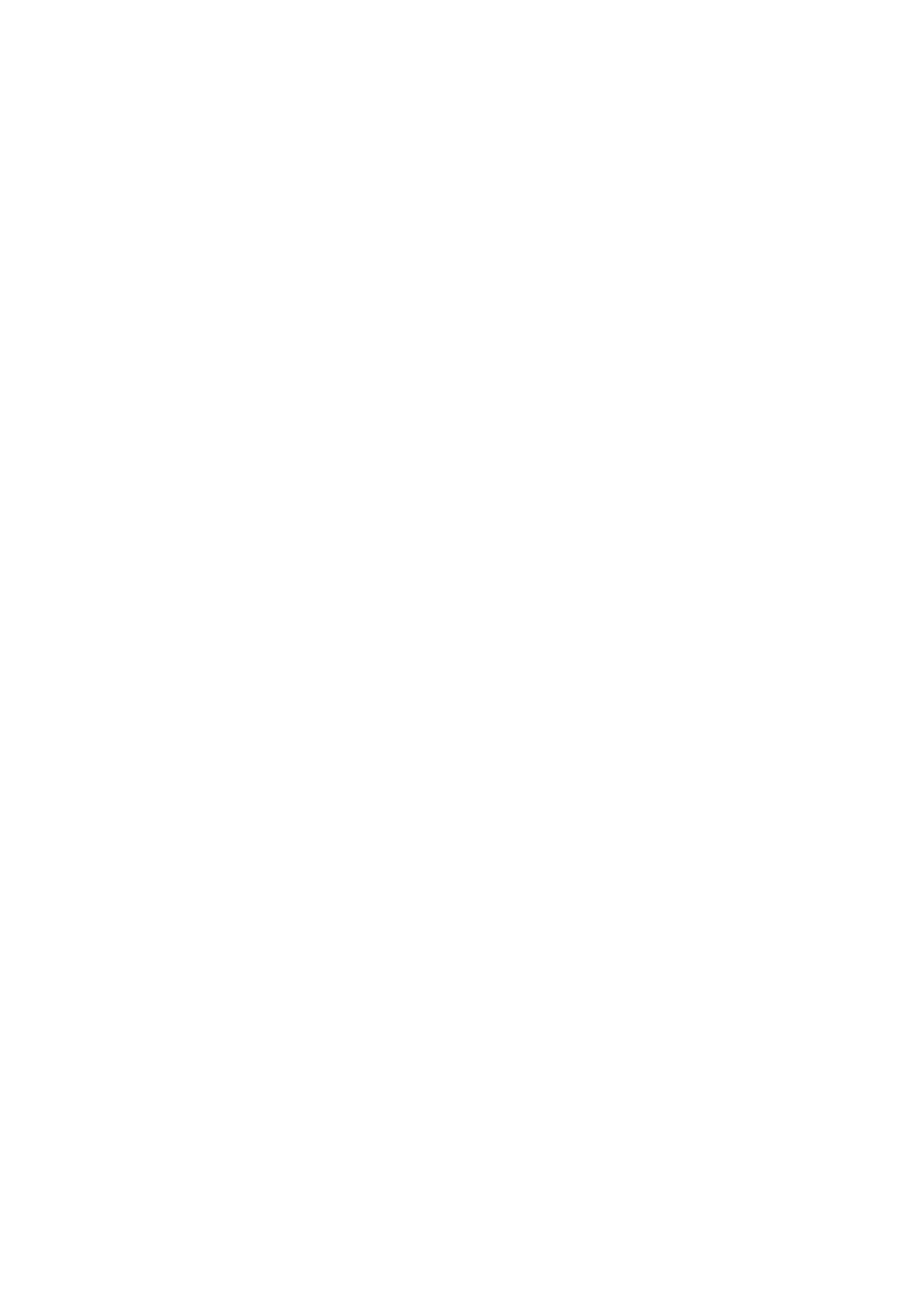### **National Health Information Model entities**

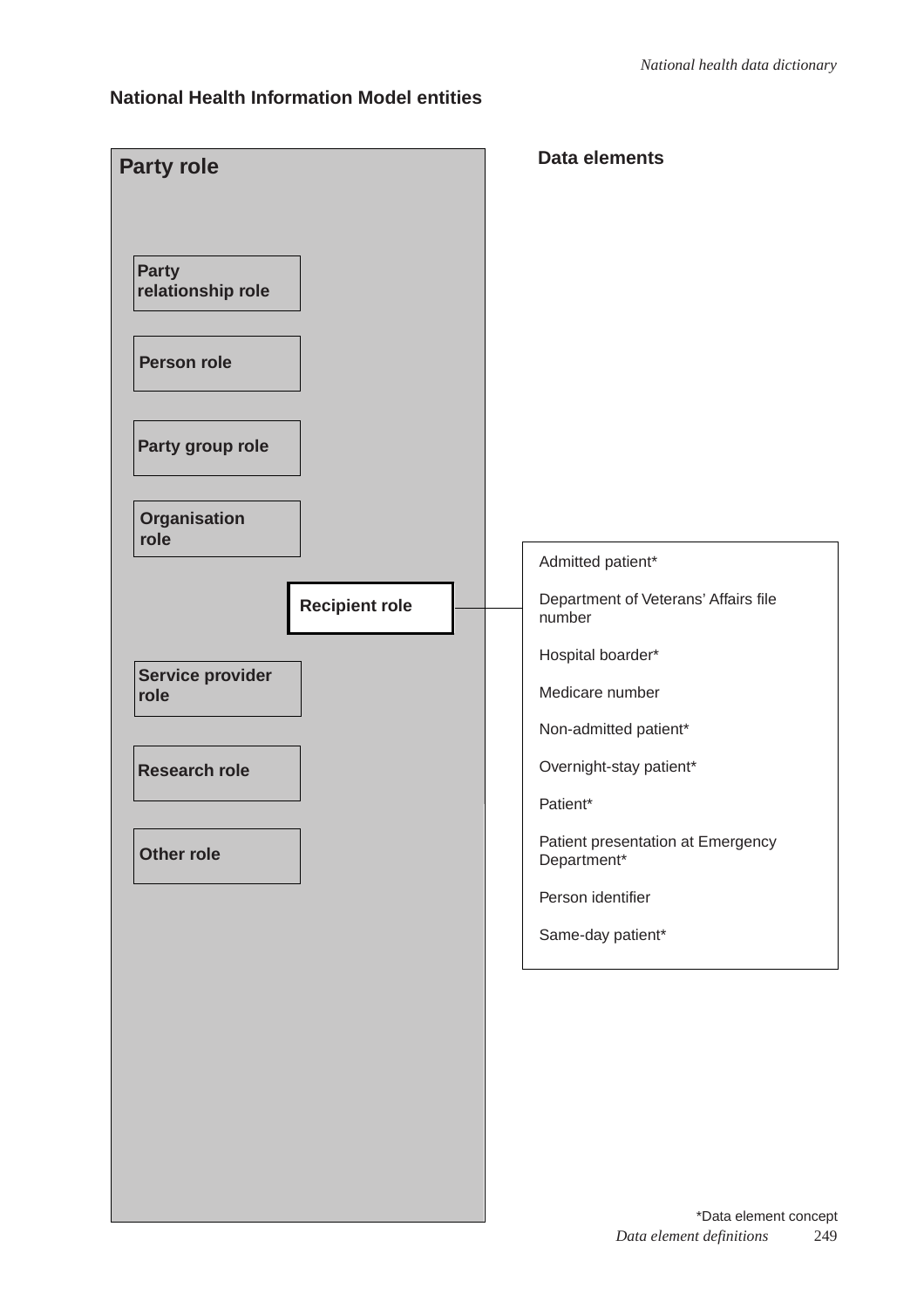# **Admitted patient**

| Admin. status:                                    | <b>CURRENT</b>                                                                                                                                                                                                                                                                                                                                                                                                                               |                                   | 1/07/98                                                                                                                                                                                                                                                                                                                                                       |                        |   |  |  |  |
|---------------------------------------------------|----------------------------------------------------------------------------------------------------------------------------------------------------------------------------------------------------------------------------------------------------------------------------------------------------------------------------------------------------------------------------------------------------------------------------------------------|-----------------------------------|---------------------------------------------------------------------------------------------------------------------------------------------------------------------------------------------------------------------------------------------------------------------------------------------------------------------------------------------------------------|------------------------|---|--|--|--|
| Identifying and definitional attributes           |                                                                                                                                                                                                                                                                                                                                                                                                                                              |                                   |                                                                                                                                                                                                                                                                                                                                                               |                        |   |  |  |  |
| <b>NHIK</b> identifier:                           | 000011                                                                                                                                                                                                                                                                                                                                                                                                                                       |                                   |                                                                                                                                                                                                                                                                                                                                                               | <b>Version number:</b> | 2 |  |  |  |
| Data element type:                                |                                                                                                                                                                                                                                                                                                                                                                                                                                              | DATA ELEMENT CONCEPT              |                                                                                                                                                                                                                                                                                                                                                               |                        |   |  |  |  |
| <b>Definition:</b>                                |                                                                                                                                                                                                                                                                                                                                                                                                                                              |                                   | An admitted patient is a patient who undergoes a hospital's formal admission<br>process as either an overnight stay patient or a same-day patient.                                                                                                                                                                                                            |                        |   |  |  |  |
| Context:                                          |                                                                                                                                                                                                                                                                                                                                                                                                                                              | Institutional health care.        |                                                                                                                                                                                                                                                                                                                                                               |                        |   |  |  |  |
| <b>Relational and representational attributes</b> |                                                                                                                                                                                                                                                                                                                                                                                                                                              |                                   |                                                                                                                                                                                                                                                                                                                                                               |                        |   |  |  |  |
| Datatype:                                         |                                                                                                                                                                                                                                                                                                                                                                                                                                              |                                   | <b>Representational form:</b>                                                                                                                                                                                                                                                                                                                                 |                        |   |  |  |  |
| <b>Field size:</b>                                | Min.                                                                                                                                                                                                                                                                                                                                                                                                                                         | Max.                              | <b>Representational layout:</b>                                                                                                                                                                                                                                                                                                                               |                        |   |  |  |  |
| Data domain:                                      |                                                                                                                                                                                                                                                                                                                                                                                                                                              |                                   |                                                                                                                                                                                                                                                                                                                                                               |                        |   |  |  |  |
| <b>Guide for use:</b>                             |                                                                                                                                                                                                                                                                                                                                                                                                                                              |                                   |                                                                                                                                                                                                                                                                                                                                                               |                        |   |  |  |  |
| <b>Verification rules:</b>                        |                                                                                                                                                                                                                                                                                                                                                                                                                                              |                                   |                                                                                                                                                                                                                                                                                                                                                               |                        |   |  |  |  |
| <b>Collection methods:</b>                        |                                                                                                                                                                                                                                                                                                                                                                                                                                              |                                   |                                                                                                                                                                                                                                                                                                                                                               |                        |   |  |  |  |
| <b>Related data:</b>                              | supersedes previous data element Admitted patient, version 1<br>relates to the data element Patient days, version 2<br>relates to the data element Date of change to qualification status, version 1<br>relates to the data element Qualification status, version 1<br>relates to the data element Number of acute (qualified)/unqualified days for<br>newborns, version 1<br>relates to the data element Type of episode of care, version 3 |                                   |                                                                                                                                                                                                                                                                                                                                                               |                        |   |  |  |  |
| <b>Administrative attributes</b>                  |                                                                                                                                                                                                                                                                                                                                                                                                                                              |                                   |                                                                                                                                                                                                                                                                                                                                                               |                        |   |  |  |  |
| <b>Source document:</b>                           |                                                                                                                                                                                                                                                                                                                                                                                                                                              |                                   |                                                                                                                                                                                                                                                                                                                                                               |                        |   |  |  |  |
| <b>Source organisation:</b>                       |                                                                                                                                                                                                                                                                                                                                                                                                                                              |                                   |                                                                                                                                                                                                                                                                                                                                                               |                        |   |  |  |  |
| National minimum data sets:                       |                                                                                                                                                                                                                                                                                                                                                                                                                                              |                                   |                                                                                                                                                                                                                                                                                                                                                               |                        |   |  |  |  |
| <b>Comments:</b>                                  |                                                                                                                                                                                                                                                                                                                                                                                                                                              |                                   | This definition includes all babies who are nine days old or less. However, all<br>newborn days of stay are further divided into categories of qualified and<br>unqualified for Australian Healthcare Agreements and health insurance<br>benefit purposes. A newborn day is acute (qualified) when a newborn meets at<br>least one of the following criteria: |                        |   |  |  |  |
|                                                   |                                                                                                                                                                                                                                                                                                                                                                                                                                              | is currently an admitted patient; | - is the second or subsequent live born infant of a multiple birth, whose mother                                                                                                                                                                                                                                                                              |                        |   |  |  |  |
|                                                   | special care;                                                                                                                                                                                                                                                                                                                                                                                                                                |                                   | - is admitted to an intensive care facility in a hospital, being a facility approved<br>by the Commonwealth Health Minister for the purpose of the provision of                                                                                                                                                                                               |                        |   |  |  |  |
|                                                   |                                                                                                                                                                                                                                                                                                                                                                                                                                              |                                   | - remains in hospital without its mother;<br>- is admitted to the hospital without its mother.                                                                                                                                                                                                                                                                |                        |   |  |  |  |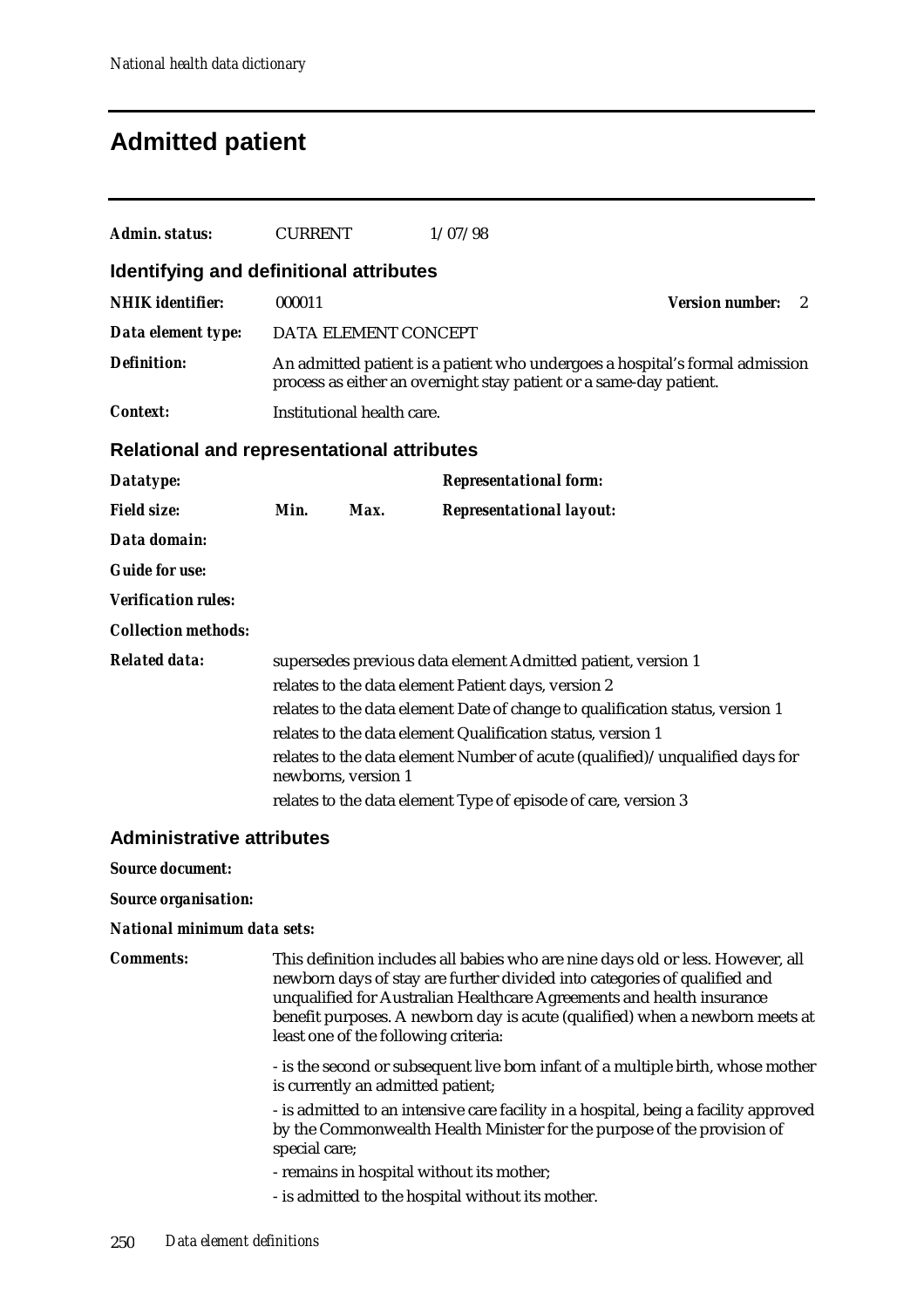### **Admitted patient (continued)**

*Comments (cont'd):* Acute (qualified) newborn days are eligible for health insurance benefit purposes and should be counted under the Australian Healthcare Agreements.

> Days when the newborn does not meet these criteria are classified as unqualified (if they are nine days old or less) and should be recorded as such. Unqualified newborn days should not be counted under the Australian Healthcare Agreements and are not eligible for health insurance benefit purposes.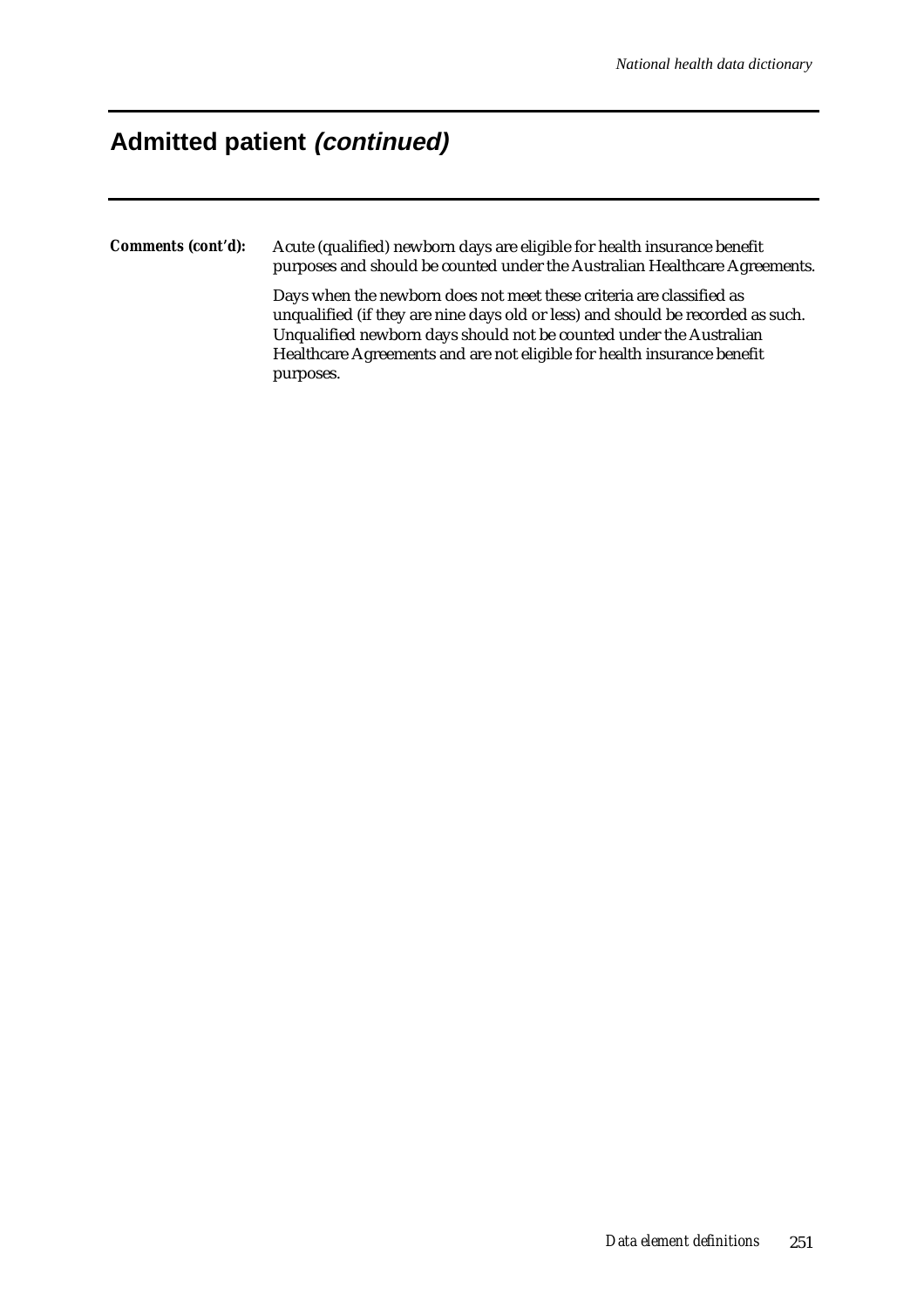# **Department of Veterans' Affairs file number**

| Admin. status:                                    | <b>CURRENT</b>                                                                                                                                                                                                                                                                                                                                                          |                        |  | 1/07/97                                                         |                                                                                                                                                                   |  |  |  |  |
|---------------------------------------------------|-------------------------------------------------------------------------------------------------------------------------------------------------------------------------------------------------------------------------------------------------------------------------------------------------------------------------------------------------------------------------|------------------------|--|-----------------------------------------------------------------|-------------------------------------------------------------------------------------------------------------------------------------------------------------------|--|--|--|--|
|                                                   | Identifying and definitional attributes                                                                                                                                                                                                                                                                                                                                 |                        |  |                                                                 |                                                                                                                                                                   |  |  |  |  |
| <b>NHIK</b> identifier:                           | 000204                                                                                                                                                                                                                                                                                                                                                                  |                        |  |                                                                 | <b>Version number:</b><br>1                                                                                                                                       |  |  |  |  |
| Data element type:                                | <b>DATA ELEMENT</b>                                                                                                                                                                                                                                                                                                                                                     |                        |  |                                                                 |                                                                                                                                                                   |  |  |  |  |
| <b>Definition:</b>                                |                                                                                                                                                                                                                                                                                                                                                                         |                        |  | The Department of Veterans' Affairs file number of the person.  |                                                                                                                                                                   |  |  |  |  |
| <b>Context:</b>                                   | Institutional health care: this number must be recorded by a service provider<br>each time a service is provided to a person who holds the entitlement for<br>reimbursement purposes.                                                                                                                                                                                   |                        |  |                                                                 |                                                                                                                                                                   |  |  |  |  |
| <b>Relational and representational attributes</b> |                                                                                                                                                                                                                                                                                                                                                                         |                        |  |                                                                 |                                                                                                                                                                   |  |  |  |  |
| Datatype:                                         | Alphanumeric                                                                                                                                                                                                                                                                                                                                                            |                        |  |                                                                 | <b>Representational form:</b> IDENTIFICATION NUMBER                                                                                                               |  |  |  |  |
| <b>Field size:</b>                                | <b>Min.</b> 7                                                                                                                                                                                                                                                                                                                                                           | Max.<br>$\overline{7}$ |  | <b>Representational layout: AAANNNN</b>                         |                                                                                                                                                                   |  |  |  |  |
| Data domain:                                      |                                                                                                                                                                                                                                                                                                                                                                         |                        |  |                                                                 |                                                                                                                                                                   |  |  |  |  |
| <b>Guide for use:</b>                             |                                                                                                                                                                                                                                                                                                                                                                         |                        |  | ACT is included in NSW (N) and NT with SA (S).                  | The file reference is a seven digit identifier that can have a State code<br>(N, V, Q, S, W, T) included, and in some circumstances a file type code is added.    |  |  |  |  |
|                                                   | Individuals are identified by an alphanumeric code at the end of the file<br>number. A veteran's spouse and children have the same file number but are<br>identified within the DVA Client Database with a segment link or suffix. The<br>segment link and suffix are different and can change. For example, the suffix<br>usually changes when a wife becomes a widow. |                        |  |                                                                 |                                                                                                                                                                   |  |  |  |  |
|                                                   |                                                                                                                                                                                                                                                                                                                                                                         |                        |  |                                                                 | Changes to the information system in the Department of Veteran's Affairs may<br>permit the identification of all individual States and Territories in the future. |  |  |  |  |
| <b>Verification rules:</b>                        |                                                                                                                                                                                                                                                                                                                                                                         |                        |  |                                                                 |                                                                                                                                                                   |  |  |  |  |
| <b>Collection methods:</b>                        |                                                                                                                                                                                                                                                                                                                                                                         |                        |  |                                                                 |                                                                                                                                                                   |  |  |  |  |
| <b>Related data:</b>                              |                                                                                                                                                                                                                                                                                                                                                                         |                        |  |                                                                 |                                                                                                                                                                   |  |  |  |  |
| <b>Administrative attributes</b>                  |                                                                                                                                                                                                                                                                                                                                                                         |                        |  |                                                                 |                                                                                                                                                                   |  |  |  |  |
| <b>Source document:</b>                           |                                                                                                                                                                                                                                                                                                                                                                         |                        |  |                                                                 |                                                                                                                                                                   |  |  |  |  |
| <b>Source organisation:</b>                       |                                                                                                                                                                                                                                                                                                                                                                         |                        |  | Department of Veteran's Affairs, National Health Data Committee |                                                                                                                                                                   |  |  |  |  |
| National minimum data sets:                       |                                                                                                                                                                                                                                                                                                                                                                         |                        |  |                                                                 |                                                                                                                                                                   |  |  |  |  |

*Comments:*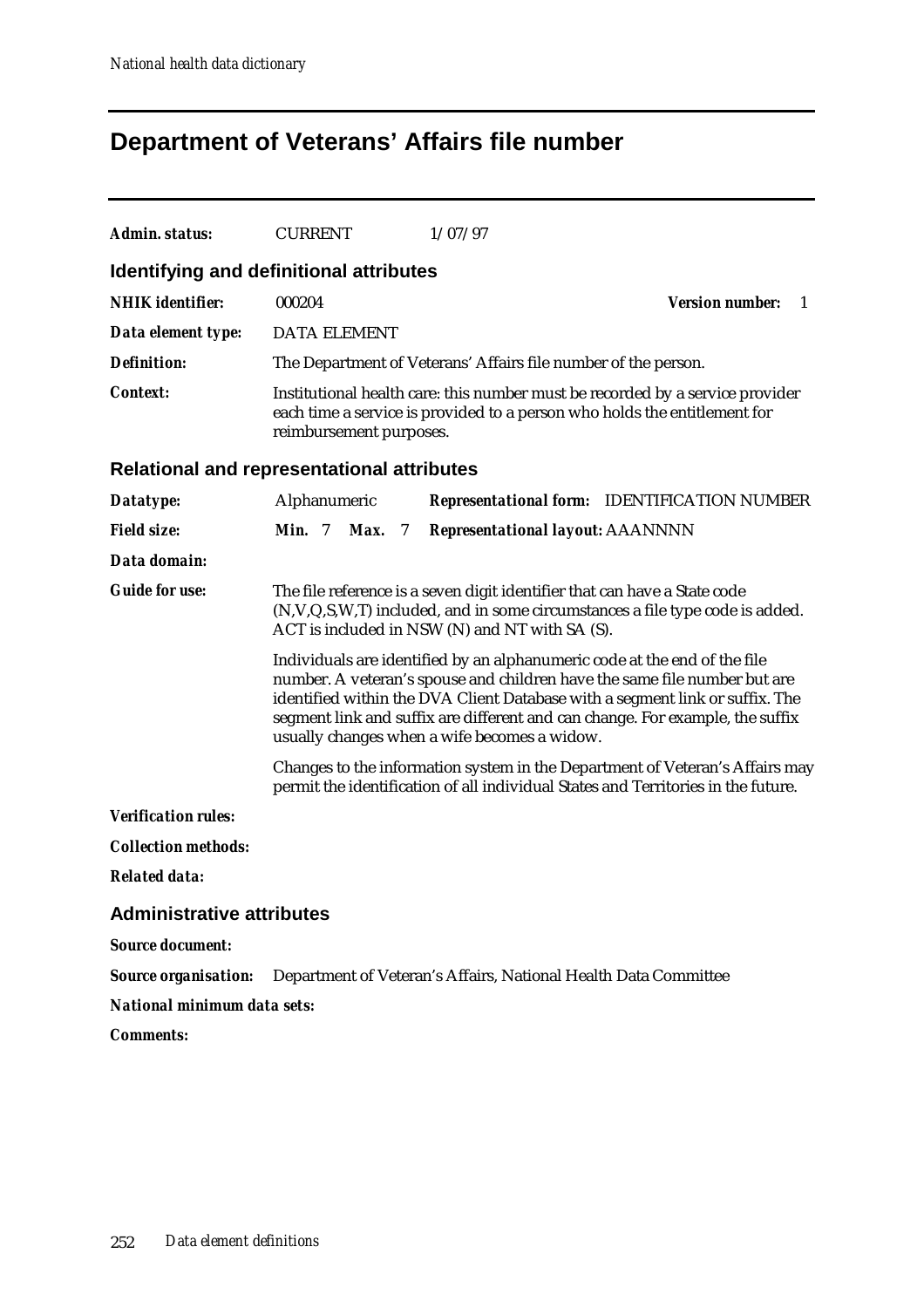# **Hospital boarder**

| Admin. status:                                             | <b>CURRENT</b> |                                  | 1/07/94                                                                                                                                                      |                        |    |
|------------------------------------------------------------|----------------|----------------------------------|--------------------------------------------------------------------------------------------------------------------------------------------------------------|------------------------|----|
| Identifying and definitional attributes                    |                |                                  |                                                                                                                                                              |                        |    |
| <b>NHIK</b> identifier:                                    | 000065         |                                  |                                                                                                                                                              | <b>Version number:</b> | -1 |
| Data element type:                                         |                | DATA ELEMENT CONCEPT             |                                                                                                                                                              |                        |    |
| <b>Definition:</b>                                         |                |                                  | A person who is receiving food and/or accommodation but for whom the<br>hospital does not accept responsibility for treatment and/or care.                   |                        |    |
| Context:                                                   |                | <b>Institutional health care</b> |                                                                                                                                                              |                        |    |
| <b>Relational and representational attributes</b>          |                |                                  |                                                                                                                                                              |                        |    |
| Datatype:                                                  |                |                                  | <b>Representational form:</b>                                                                                                                                |                        |    |
| <b>Field size:</b>                                         | Min.           | Max.                             | <b>Representational layout:</b>                                                                                                                              |                        |    |
| Data domain:                                               |                |                                  |                                                                                                                                                              |                        |    |
| <b>Guide for use:</b>                                      |                |                                  |                                                                                                                                                              |                        |    |
| <b>Verification rules:</b>                                 |                |                                  |                                                                                                                                                              |                        |    |
| <b>Collection methods:</b>                                 |                |                                  |                                                                                                                                                              |                        |    |
| <b>Related data:</b>                                       |                |                                  |                                                                                                                                                              |                        |    |
| <b>Administrative attributes</b>                           |                |                                  |                                                                                                                                                              |                        |    |
| <b>Source document:</b>                                    |                |                                  |                                                                                                                                                              |                        |    |
| <b>Source organisation:</b> National Health Data Committee |                |                                  |                                                                                                                                                              |                        |    |
| <b>National minimum data sets:</b>                         |                |                                  |                                                                                                                                                              |                        |    |
| Institutional health care                                  |                |                                  | from $1/07/89$ to                                                                                                                                            |                        |    |
| <b>Comments:</b>                                           | old or less.   |                                  | A boarder thus defined is not admitted to the hospital. However, a hospital<br>may register a boarder. This excludes all babies born in hospital aged 9 days |                        |    |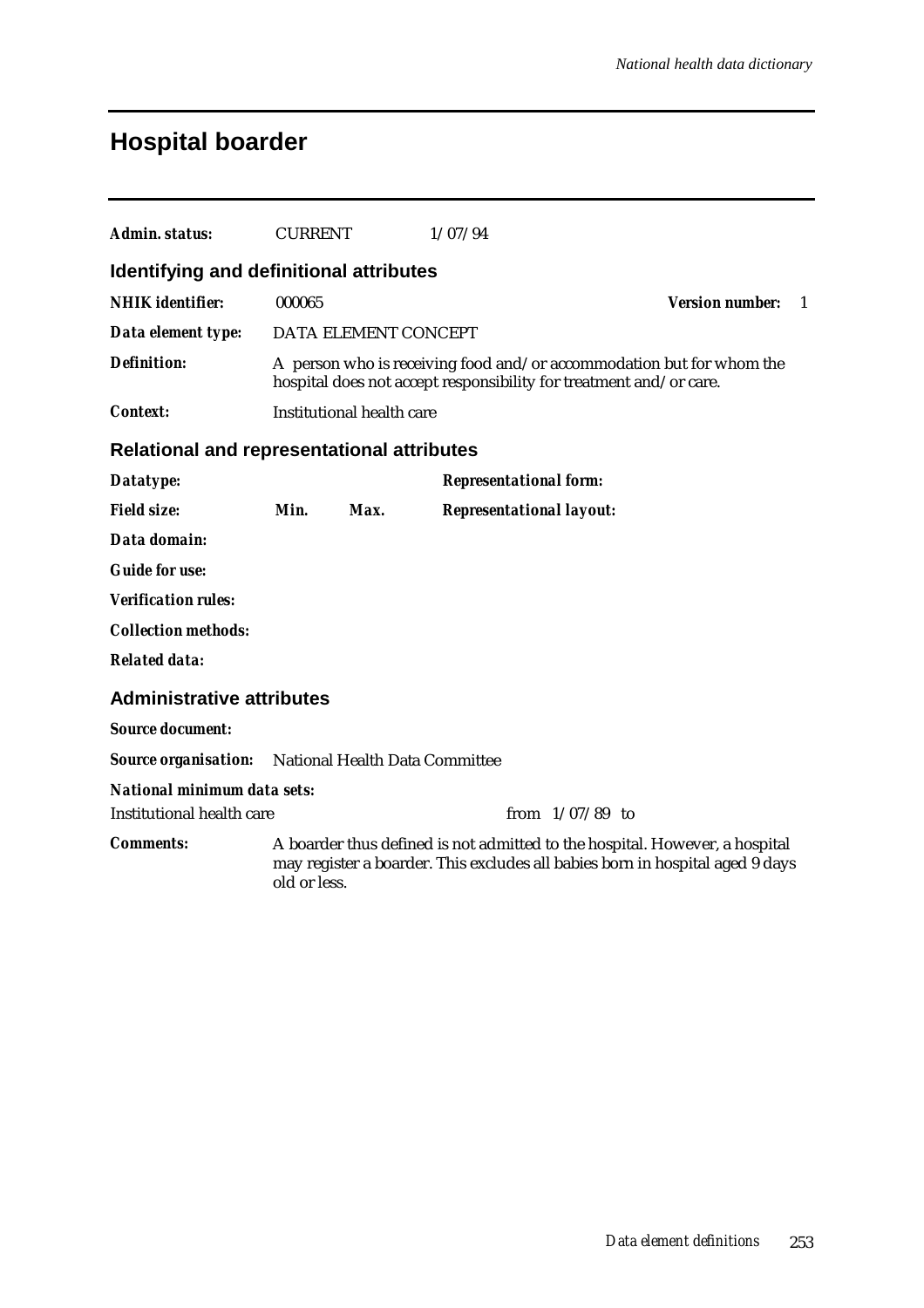## **Medicare number**

| Admin. status:                                    | <b>CURRENT</b>                                                                   |              | 1/07/89                                                                                                                                                |                              |  |  |  |  |
|---------------------------------------------------|----------------------------------------------------------------------------------|--------------|--------------------------------------------------------------------------------------------------------------------------------------------------------|------------------------------|--|--|--|--|
| Identifying and definitional attributes           |                                                                                  |              |                                                                                                                                                        |                              |  |  |  |  |
| <b>NHIK</b> identifier:                           | 000091                                                                           |              |                                                                                                                                                        | <b>Version number:</b><br>-1 |  |  |  |  |
| Data element type:                                | <b>DATA ELEMENT</b>                                                              |              |                                                                                                                                                        |                              |  |  |  |  |
| <b>Definition:</b>                                |                                                                                  |              | Personal identifier allocated by the Health Insurance Commission to eligible<br>persons under the Medicare scheme.                                     |                              |  |  |  |  |
| <b>Context:</b>                                   |                                                                                  |              | Medicare utilisation statistics and institutional health care.                                                                                         |                              |  |  |  |  |
| <b>Relational and representational attributes</b> |                                                                                  |              |                                                                                                                                                        |                              |  |  |  |  |
| Datatype:                                         | Numeric                                                                          |              | <b>Representational form:</b>                                                                                                                          | <b>CODE</b>                  |  |  |  |  |
| <b>Field size:</b>                                | Min. 11                                                                          | Max.<br>- 11 | Representational layout: NNNNNNNNNNNN                                                                                                                  |                              |  |  |  |  |
| Data domain:                                      | Full Medicare number for an individual (ie. family number plus person<br>number) |              |                                                                                                                                                        |                              |  |  |  |  |
| <b>Guide for use:</b>                             |                                                                                  |              |                                                                                                                                                        |                              |  |  |  |  |
| <b>Verification rules:</b>                        |                                                                                  |              |                                                                                                                                                        |                              |  |  |  |  |
| <b>Collection methods:</b>                        |                                                                                  |              |                                                                                                                                                        |                              |  |  |  |  |
| <b>Related data:</b>                              |                                                                                  |              |                                                                                                                                                        |                              |  |  |  |  |
| <b>Administrative attributes</b>                  |                                                                                  |              |                                                                                                                                                        |                              |  |  |  |  |
| <b>Source document:</b>                           |                                                                                  |              |                                                                                                                                                        |                              |  |  |  |  |
| <b>Source organisation:</b>                       | National Health Data Committee                                                   |              |                                                                                                                                                        |                              |  |  |  |  |
| <b>National minimum data sets:</b>                |                                                                                  |              |                                                                                                                                                        |                              |  |  |  |  |
| <b>Comments:</b>                                  | essentially unique identifier.                                                   |              | Under Medicare, each eligible family in the population is assigned a unique<br>identifying number. This number, together with age and sex, provides an |                              |  |  |  |  |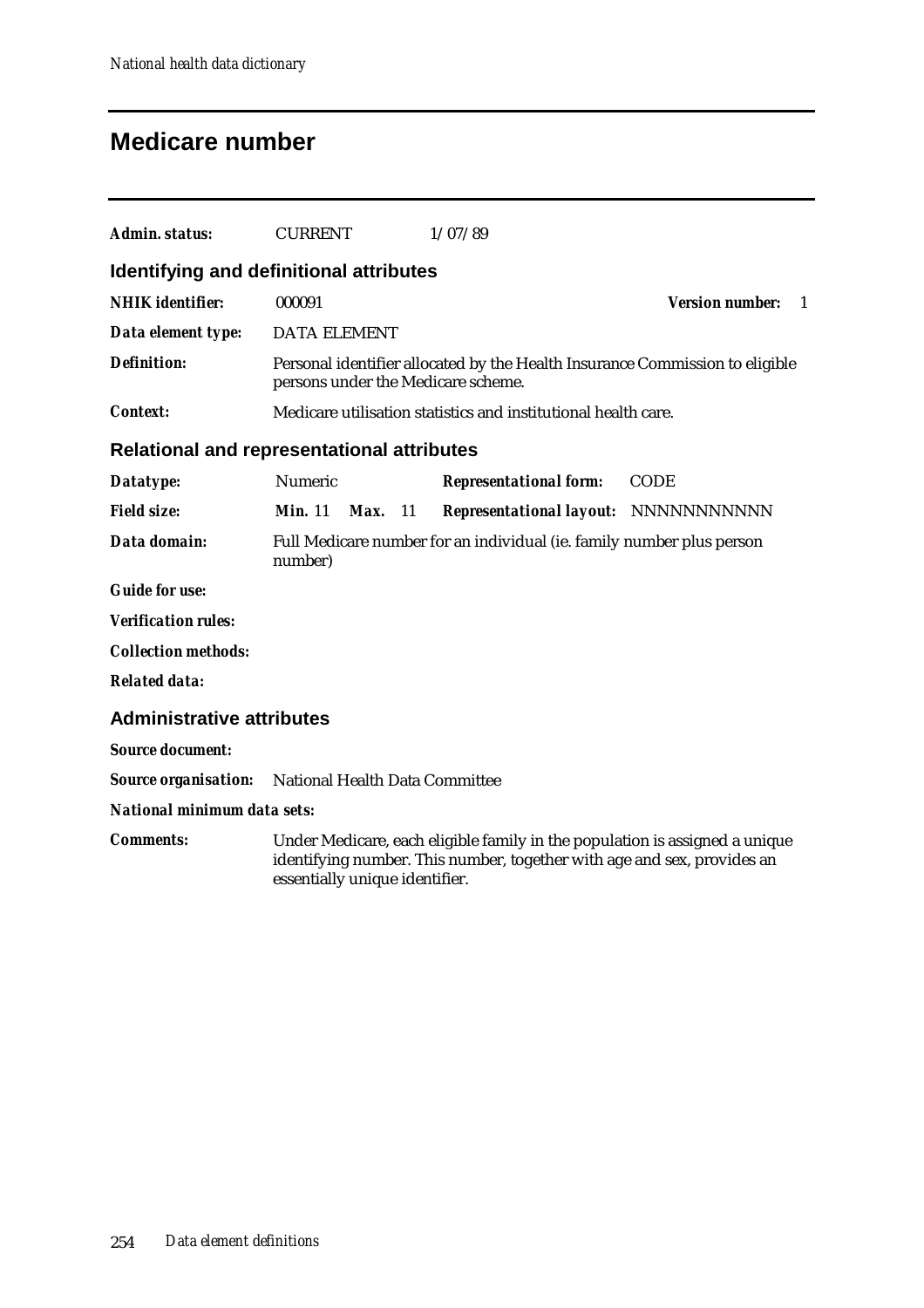# **Non-admitted patient**

| Admin. status:                                    | <b>CURRENT</b>                                                                                                                                                                   |                                                        | 1/07/94                         |  |                                                                       |  |  |  |  |
|---------------------------------------------------|----------------------------------------------------------------------------------------------------------------------------------------------------------------------------------|--------------------------------------------------------|---------------------------------|--|-----------------------------------------------------------------------|--|--|--|--|
| Identifying and definitional attributes           |                                                                                                                                                                                  |                                                        |                                 |  |                                                                       |  |  |  |  |
| <b>NHIK</b> identifier:                           | 000104                                                                                                                                                                           | <b>Version number:</b><br>$\mathbf{1}$                 |                                 |  |                                                                       |  |  |  |  |
| Data element type:                                |                                                                                                                                                                                  | DATA ELEMENT CONCEPT                                   |                                 |  |                                                                       |  |  |  |  |
| <b>Definition:</b>                                |                                                                                                                                                                                  |                                                        |                                 |  | A patient who does not undergo a hospital's formal admission process. |  |  |  |  |
|                                                   |                                                                                                                                                                                  | There are three categories of non-admitted patient:    |                                 |  |                                                                       |  |  |  |  |
|                                                   | - emergency department patient<br>- outpatient<br>- other non-admitted patient (treated by hospital employees off the hospital<br>site - includes community / outreach services) |                                                        |                                 |  |                                                                       |  |  |  |  |
| <b>Context:</b>                                   |                                                                                                                                                                                  | Institutional health care                              |                                 |  |                                                                       |  |  |  |  |
| <b>Relational and representational attributes</b> |                                                                                                                                                                                  |                                                        |                                 |  |                                                                       |  |  |  |  |
| Datatype:                                         |                                                                                                                                                                                  |                                                        | <b>Representational form:</b>   |  |                                                                       |  |  |  |  |
| <b>Field size:</b>                                | Min.                                                                                                                                                                             | Max.                                                   | <b>Representational layout:</b> |  |                                                                       |  |  |  |  |
| Data domain:                                      |                                                                                                                                                                                  |                                                        |                                 |  |                                                                       |  |  |  |  |
| <b>Guide for use:</b>                             |                                                                                                                                                                                  |                                                        |                                 |  |                                                                       |  |  |  |  |
| <b>Verification rules:</b>                        |                                                                                                                                                                                  |                                                        |                                 |  |                                                                       |  |  |  |  |
| <b>Collection methods:</b>                        |                                                                                                                                                                                  |                                                        |                                 |  |                                                                       |  |  |  |  |
| <b>Related data:</b>                              |                                                                                                                                                                                  | relates to the data element concept Patient, version 1 |                                 |  |                                                                       |  |  |  |  |
| <b>Administrative attributes</b>                  |                                                                                                                                                                                  |                                                        |                                 |  |                                                                       |  |  |  |  |
| <b>Source document:</b>                           |                                                                                                                                                                                  |                                                        |                                 |  |                                                                       |  |  |  |  |
| <b>Source organisation:</b>                       |                                                                                                                                                                                  | National Health Data Committee                         |                                 |  |                                                                       |  |  |  |  |
| <b>National minimum data sets:</b>                |                                                                                                                                                                                  |                                                        |                                 |  |                                                                       |  |  |  |  |
| <b>Institutional health care</b>                  |                                                                                                                                                                                  |                                                        |                                 |  | from $1/07/89$ to                                                     |  |  |  |  |
| <b>Comments:</b>                                  |                                                                                                                                                                                  |                                                        |                                 |  |                                                                       |  |  |  |  |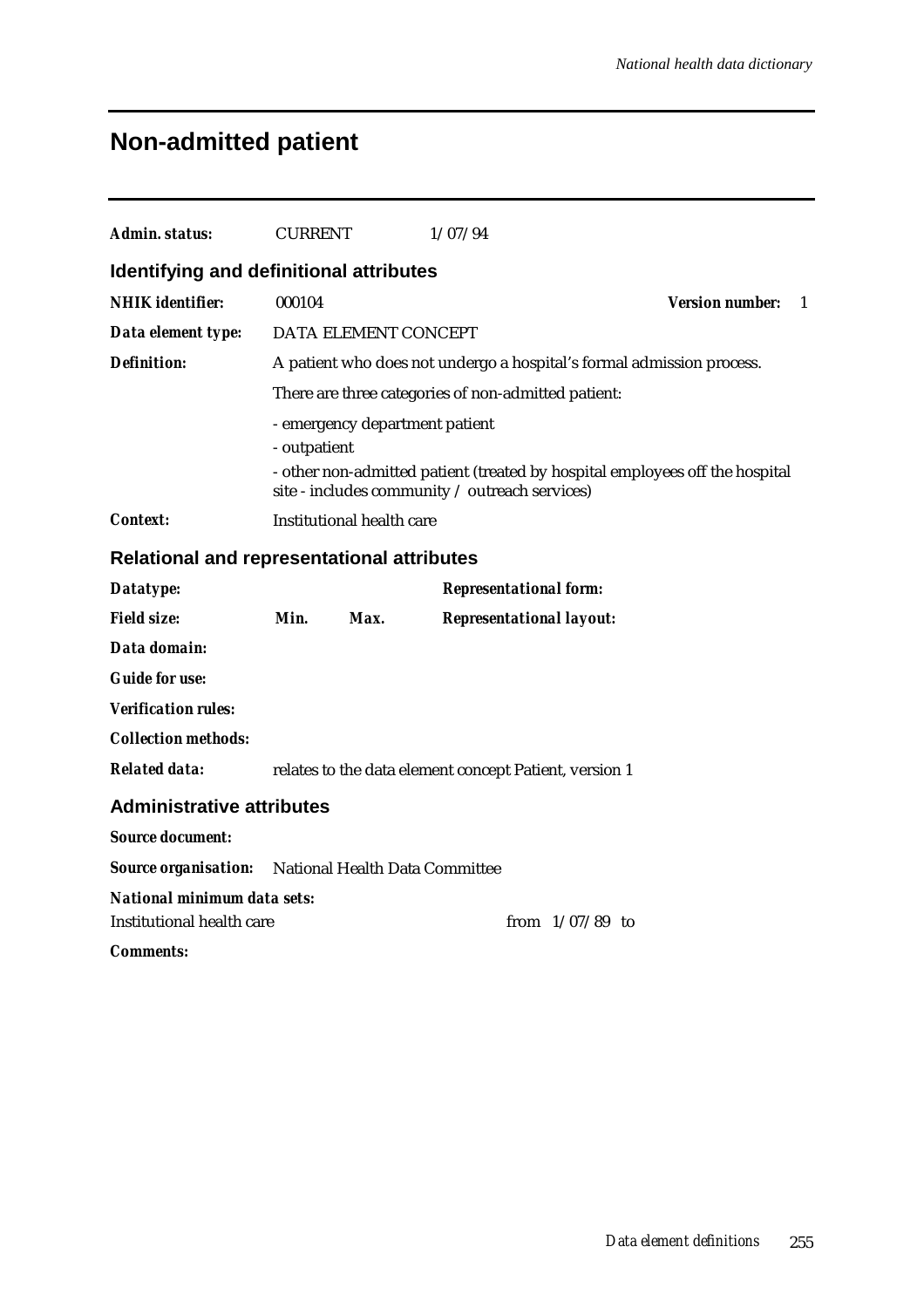# **Overnight-stay patient**

| Admin. status:                                      | <b>CURRENT</b>                                                                                                                                                                                                                                                                                                                                                                                                                                                                                                                                                                                                                                                                                                         |                           | 1/07/94                                                                                                                                                                                                                   |                               |  |
|-----------------------------------------------------|------------------------------------------------------------------------------------------------------------------------------------------------------------------------------------------------------------------------------------------------------------------------------------------------------------------------------------------------------------------------------------------------------------------------------------------------------------------------------------------------------------------------------------------------------------------------------------------------------------------------------------------------------------------------------------------------------------------------|---------------------------|---------------------------------------------------------------------------------------------------------------------------------------------------------------------------------------------------------------------------|-------------------------------|--|
| <b>Identifying and definitional attributes</b>      |                                                                                                                                                                                                                                                                                                                                                                                                                                                                                                                                                                                                                                                                                                                        |                           |                                                                                                                                                                                                                           |                               |  |
| <b>NHIK</b> identifier:                             | 000116                                                                                                                                                                                                                                                                                                                                                                                                                                                                                                                                                                                                                                                                                                                 |                           |                                                                                                                                                                                                                           | <b>Version number:</b><br>- 1 |  |
| Data element type:                                  |                                                                                                                                                                                                                                                                                                                                                                                                                                                                                                                                                                                                                                                                                                                        | DATA ELEMENT CONCEPT      |                                                                                                                                                                                                                           |                               |  |
| <b>Definition:</b>                                  | on different dates.                                                                                                                                                                                                                                                                                                                                                                                                                                                                                                                                                                                                                                                                                                    |                           | A patient who, following a clinical decision, receives hospital treatment for a<br>minimum of one night i.e. who is admitted to and separated from the hospital                                                           |                               |  |
| <b>Context:</b>                                     |                                                                                                                                                                                                                                                                                                                                                                                                                                                                                                                                                                                                                                                                                                                        | Institutional health care |                                                                                                                                                                                                                           |                               |  |
| Relational and representational attributes          |                                                                                                                                                                                                                                                                                                                                                                                                                                                                                                                                                                                                                                                                                                                        |                           |                                                                                                                                                                                                                           |                               |  |
| Datatype:                                           |                                                                                                                                                                                                                                                                                                                                                                                                                                                                                                                                                                                                                                                                                                                        |                           | <b>Representational form:</b>                                                                                                                                                                                             |                               |  |
| <b>Field size:</b>                                  | Min.                                                                                                                                                                                                                                                                                                                                                                                                                                                                                                                                                                                                                                                                                                                   | Max.                      | <b>Representational layout:</b>                                                                                                                                                                                           |                               |  |
| Data domain:                                        |                                                                                                                                                                                                                                                                                                                                                                                                                                                                                                                                                                                                                                                                                                                        |                           |                                                                                                                                                                                                                           |                               |  |
| <b>Guide for use:</b>                               |                                                                                                                                                                                                                                                                                                                                                                                                                                                                                                                                                                                                                                                                                                                        |                           |                                                                                                                                                                                                                           |                               |  |
| <b>Verification rules:</b>                          |                                                                                                                                                                                                                                                                                                                                                                                                                                                                                                                                                                                                                                                                                                                        |                           |                                                                                                                                                                                                                           |                               |  |
| <b>Collection methods:</b>                          |                                                                                                                                                                                                                                                                                                                                                                                                                                                                                                                                                                                                                                                                                                                        |                           |                                                                                                                                                                                                                           |                               |  |
| <b>Related data:</b>                                |                                                                                                                                                                                                                                                                                                                                                                                                                                                                                                                                                                                                                                                                                                                        |                           | relates to the data element concept Admitted patient, version 1                                                                                                                                                           |                               |  |
| <b>Administrative attributes</b>                    |                                                                                                                                                                                                                                                                                                                                                                                                                                                                                                                                                                                                                                                                                                                        |                           |                                                                                                                                                                                                                           |                               |  |
| <b>Source document:</b>                             |                                                                                                                                                                                                                                                                                                                                                                                                                                                                                                                                                                                                                                                                                                                        |                           |                                                                                                                                                                                                                           |                               |  |
| Source organisation: National Health Data Committee |                                                                                                                                                                                                                                                                                                                                                                                                                                                                                                                                                                                                                                                                                                                        |                           |                                                                                                                                                                                                                           |                               |  |
| <b>National minimum data sets:</b>                  |                                                                                                                                                                                                                                                                                                                                                                                                                                                                                                                                                                                                                                                                                                                        |                           |                                                                                                                                                                                                                           |                               |  |
| <b>Institutional health care</b>                    |                                                                                                                                                                                                                                                                                                                                                                                                                                                                                                                                                                                                                                                                                                                        |                           | from $1/07/89$ to                                                                                                                                                                                                         |                               |  |
| <b>Comments:</b>                                    | An overnight-stay patient of a hospital (originating hospital) who attends<br>another hospital (the destination hospital) for a same-day procedure must be<br>regarded by the originating hospital as an overnight-stay patient, as if the<br>patient had not left for the same-day procedure. For reporting purposes, the<br>procedure is regarded as part of the overnight-stay episode at the originating<br>hospital. The destination hospital must record the patient as a 'contracted<br>same-day patient', thus distinguishing that patient from other same-day<br>patients who were not simultaneously overnight-stay patients at another<br>hospital. Refer to data element Intended length of hospital stay. |                           |                                                                                                                                                                                                                           |                               |  |
|                                                     |                                                                                                                                                                                                                                                                                                                                                                                                                                                                                                                                                                                                                                                                                                                        |                           | An overnight-stay patient in one hospital cannot be concurrently an overnight-<br>stay patient in another hospital. Such a patient must be discharged from one<br>and admitted to the other on each occasion of transfer. |                               |  |
|                                                     | overnight episode.                                                                                                                                                                                                                                                                                                                                                                                                                                                                                                                                                                                                                                                                                                     |                           | Treatment provided to an intended same-day patient who is subsequently<br>classified as an overnight-stay patient shall be regarded as part of the                                                                        |                               |  |
|                                                     |                                                                                                                                                                                                                                                                                                                                                                                                                                                                                                                                                                                                                                                                                                                        |                           | A non-admitted (emergency/outpatient) service provided to a patient who is<br>subsequently classified as an admitted patient shall be regarded as part of the                                                             |                               |  |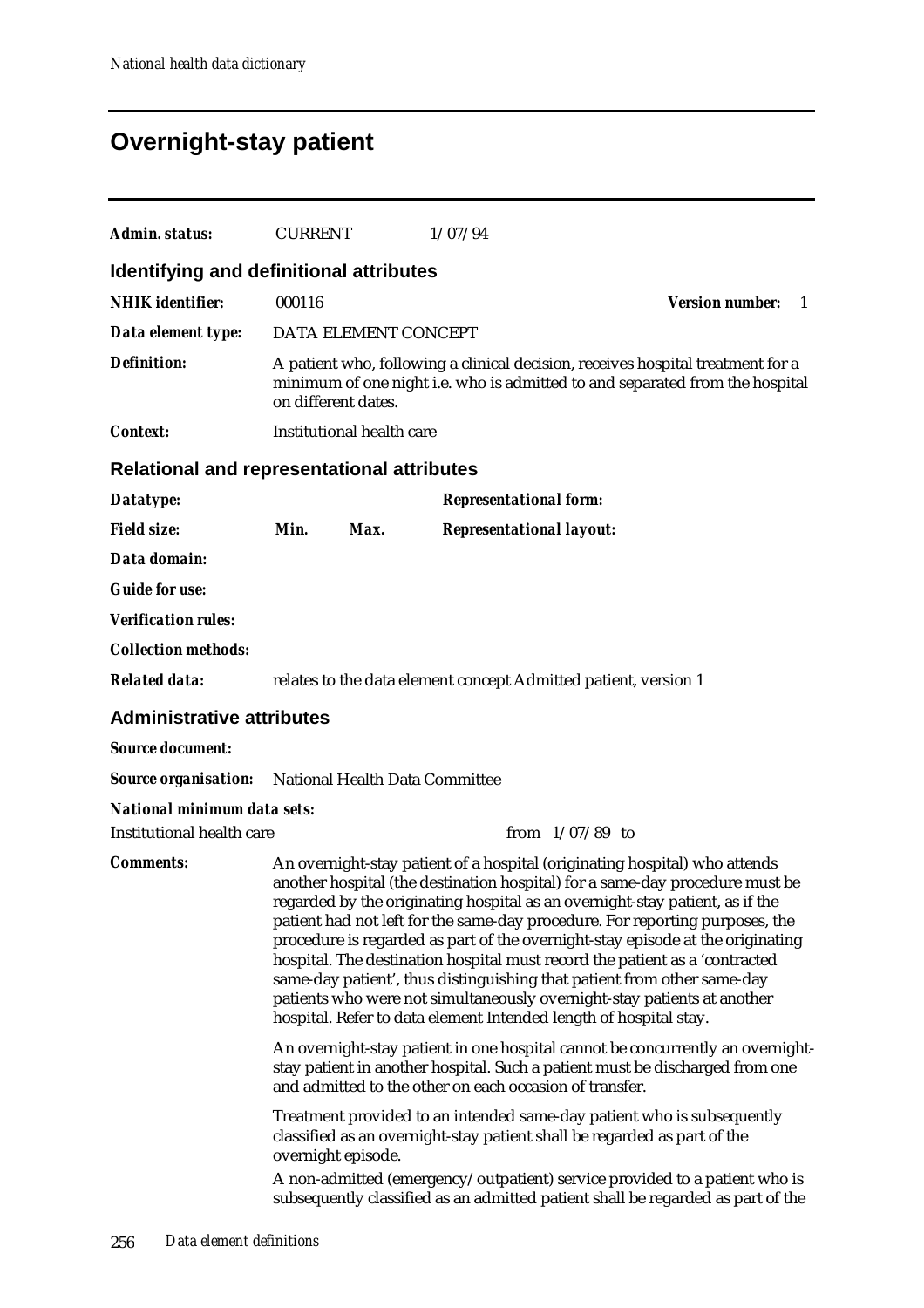## **Overnight-stay patient (continued)**

*Comments (cont'd):* admitted episode. Any occasion of service should be recorded and identified as part of the admitted patient's episode of care.

> The definition of an overnight-stay patient excludes patients who leave of their own accord, die or are transferred on their first day in the hospital.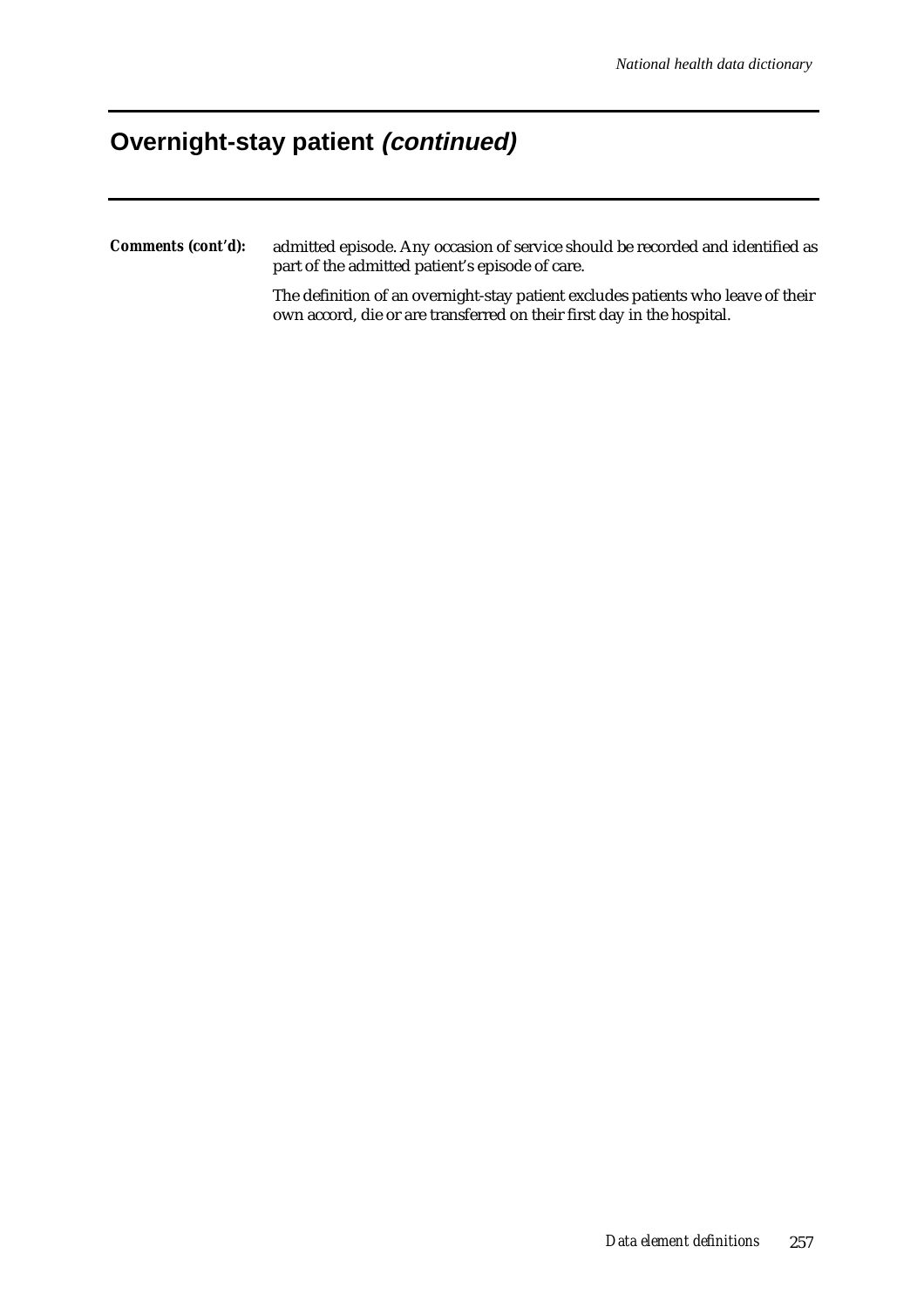## **Patient**

| Admin. status:                                             | <b>CURRENT</b> |                                                                                                                                                                                                       | 1/07/95                                                                                                                                                                                                                                         |                                          |  |  |  |
|------------------------------------------------------------|----------------|-------------------------------------------------------------------------------------------------------------------------------------------------------------------------------------------------------|-------------------------------------------------------------------------------------------------------------------------------------------------------------------------------------------------------------------------------------------------|------------------------------------------|--|--|--|
| <b>Identifying and definitional attributes</b>             |                |                                                                                                                                                                                                       |                                                                                                                                                                                                                                                 |                                          |  |  |  |
| <b>NHIK</b> identifier:                                    | 000117         |                                                                                                                                                                                                       |                                                                                                                                                                                                                                                 | <b>Version number:</b><br>$\overline{1}$ |  |  |  |
| Data element type:                                         |                | DATA ELEMENT CONCEPT                                                                                                                                                                                  |                                                                                                                                                                                                                                                 |                                          |  |  |  |
| <b>Definition:</b>                                         |                | A patient is a person for whom a hospital accepts responsibility for treatment<br>and/or care. There are two categories of patient, admitted and non-admitted<br>patients. Boarders are not patients. |                                                                                                                                                                                                                                                 |                                          |  |  |  |
| <b>Context:</b>                                            |                | <b>Institutional health care</b>                                                                                                                                                                      |                                                                                                                                                                                                                                                 |                                          |  |  |  |
| <b>Relational and representational attributes</b>          |                |                                                                                                                                                                                                       |                                                                                                                                                                                                                                                 |                                          |  |  |  |
| Datatype:                                                  |                |                                                                                                                                                                                                       | <b>Representational form:</b>                                                                                                                                                                                                                   |                                          |  |  |  |
| <b>Field size:</b>                                         | Min.           | Max.                                                                                                                                                                                                  | <b>Representational layout:</b>                                                                                                                                                                                                                 |                                          |  |  |  |
| Data domain:                                               |                |                                                                                                                                                                                                       |                                                                                                                                                                                                                                                 |                                          |  |  |  |
| <b>Guide for use:</b>                                      |                |                                                                                                                                                                                                       |                                                                                                                                                                                                                                                 |                                          |  |  |  |
| <b>Verification rules:</b>                                 |                |                                                                                                                                                                                                       |                                                                                                                                                                                                                                                 |                                          |  |  |  |
| <b>Collection methods:</b>                                 |                |                                                                                                                                                                                                       |                                                                                                                                                                                                                                                 |                                          |  |  |  |
| <b>Related data:</b>                                       |                |                                                                                                                                                                                                       | relates to the data element concept Admitted patient, version 1                                                                                                                                                                                 |                                          |  |  |  |
| <b>Administrative attributes</b>                           |                |                                                                                                                                                                                                       |                                                                                                                                                                                                                                                 |                                          |  |  |  |
| <b>Source document:</b>                                    |                |                                                                                                                                                                                                       |                                                                                                                                                                                                                                                 |                                          |  |  |  |
| <b>Source organisation:</b> National Health Data Committee |                |                                                                                                                                                                                                       |                                                                                                                                                                                                                                                 |                                          |  |  |  |
| <b>National minimum data sets:</b>                         |                |                                                                                                                                                                                                       |                                                                                                                                                                                                                                                 |                                          |  |  |  |
| Institutional health care                                  |                |                                                                                                                                                                                                       | from $1/07/89$ to                                                                                                                                                                                                                               |                                          |  |  |  |
| <b>Comments:</b>                                           |                | care settings e.g. client, resident.                                                                                                                                                                  | While the concept of a person for whom a service is provider accepts<br>responsibility for treatment or care is also applicable to non-institutional health<br>care and to welfare services, different terminology is often used in these other |                                          |  |  |  |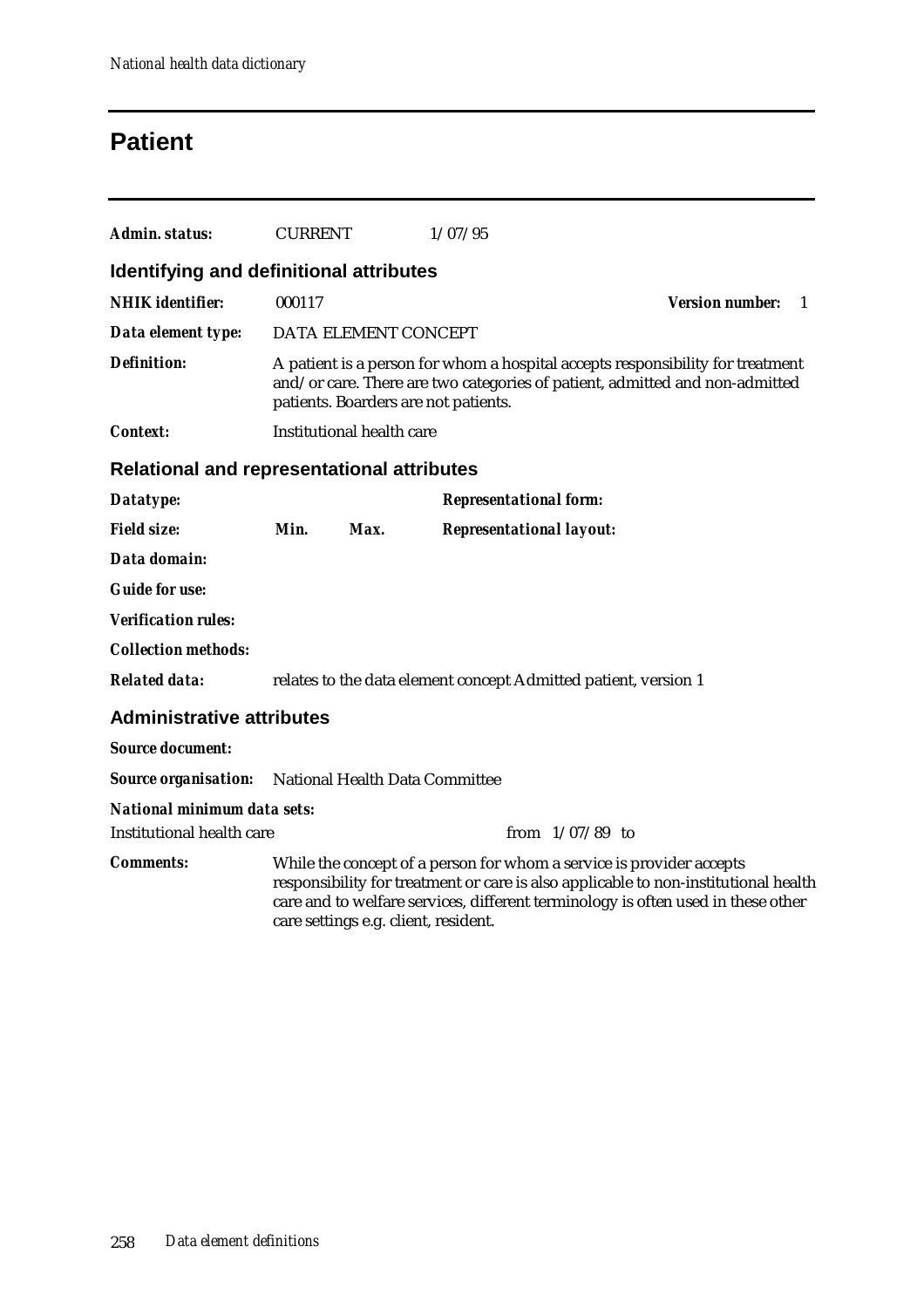# **Patient presentation at Emergency Department**

| Admin. status:                                    | <b>CURRENT</b>                                                                                                                                                                |                             | 1/07/98                                                                                                                                              |                        |    |  |  |  |
|---------------------------------------------------|-------------------------------------------------------------------------------------------------------------------------------------------------------------------------------|-----------------------------|------------------------------------------------------------------------------------------------------------------------------------------------------|------------------------|----|--|--|--|
|                                                   |                                                                                                                                                                               |                             |                                                                                                                                                      |                        |    |  |  |  |
| Identifying and definitional attributes           |                                                                                                                                                                               |                             |                                                                                                                                                      |                        |    |  |  |  |
| <b>NHIK</b> identifier:                           | 000349                                                                                                                                                                        |                             |                                                                                                                                                      | <b>Version number:</b> | -1 |  |  |  |
| Data element type:                                |                                                                                                                                                                               | DATA ELEMENT CONCEPT        |                                                                                                                                                      |                        |    |  |  |  |
| <b>Definition:</b>                                | The presentation of a patient at an Emergency Department occurs following<br>the arrival of the patient at the Emergency Department and is the earliest<br>occasion of being: |                             |                                                                                                                                                      |                        |    |  |  |  |
|                                                   |                                                                                                                                                                               | - registered clerically; or |                                                                                                                                                      |                        |    |  |  |  |
|                                                   | - triaged; or                                                                                                                                                                 |                             |                                                                                                                                                      |                        |    |  |  |  |
|                                                   |                                                                                                                                                                               |                             | - provided with a service by a treating medical officer or nurse.                                                                                    |                        |    |  |  |  |
|                                                   |                                                                                                                                                                               |                             | (In hospital data collection systems, the time and date of the first contact<br>would be selected from the earliest three different recorded times.) |                        |    |  |  |  |
| Context:                                          |                                                                                                                                                                               | Institutional health care   |                                                                                                                                                      |                        |    |  |  |  |
| <b>Relational and representational attributes</b> |                                                                                                                                                                               |                             |                                                                                                                                                      |                        |    |  |  |  |
| Datatype:                                         |                                                                                                                                                                               |                             | <b>Representational form:</b>                                                                                                                        |                        |    |  |  |  |
| <b>Field size:</b>                                | Min.                                                                                                                                                                          | Max.                        | <b>Representational layout:</b>                                                                                                                      |                        |    |  |  |  |
| Data domain:                                      |                                                                                                                                                                               |                             |                                                                                                                                                      |                        |    |  |  |  |
| <b>Guide for use:</b>                             |                                                                                                                                                                               |                             |                                                                                                                                                      |                        |    |  |  |  |
| <b>Verification rules:</b>                        |                                                                                                                                                                               |                             |                                                                                                                                                      |                        |    |  |  |  |
| <b>Collection methods:</b>                        |                                                                                                                                                                               |                             |                                                                                                                                                      |                        |    |  |  |  |
| <b>Related data:</b>                              |                                                                                                                                                                               |                             |                                                                                                                                                      |                        |    |  |  |  |
| <b>Administrative attributes</b>                  |                                                                                                                                                                               |                             |                                                                                                                                                      |                        |    |  |  |  |
| <b>Source document:</b>                           |                                                                                                                                                                               |                             |                                                                                                                                                      |                        |    |  |  |  |
| <b>Source organisation:</b>                       |                                                                                                                                                                               |                             |                                                                                                                                                      |                        |    |  |  |  |
| National minimum data sets:                       |                                                                                                                                                                               |                             |                                                                                                                                                      |                        |    |  |  |  |
| <i>Comments:</i>                                  |                                                                                                                                                                               |                             |                                                                                                                                                      |                        |    |  |  |  |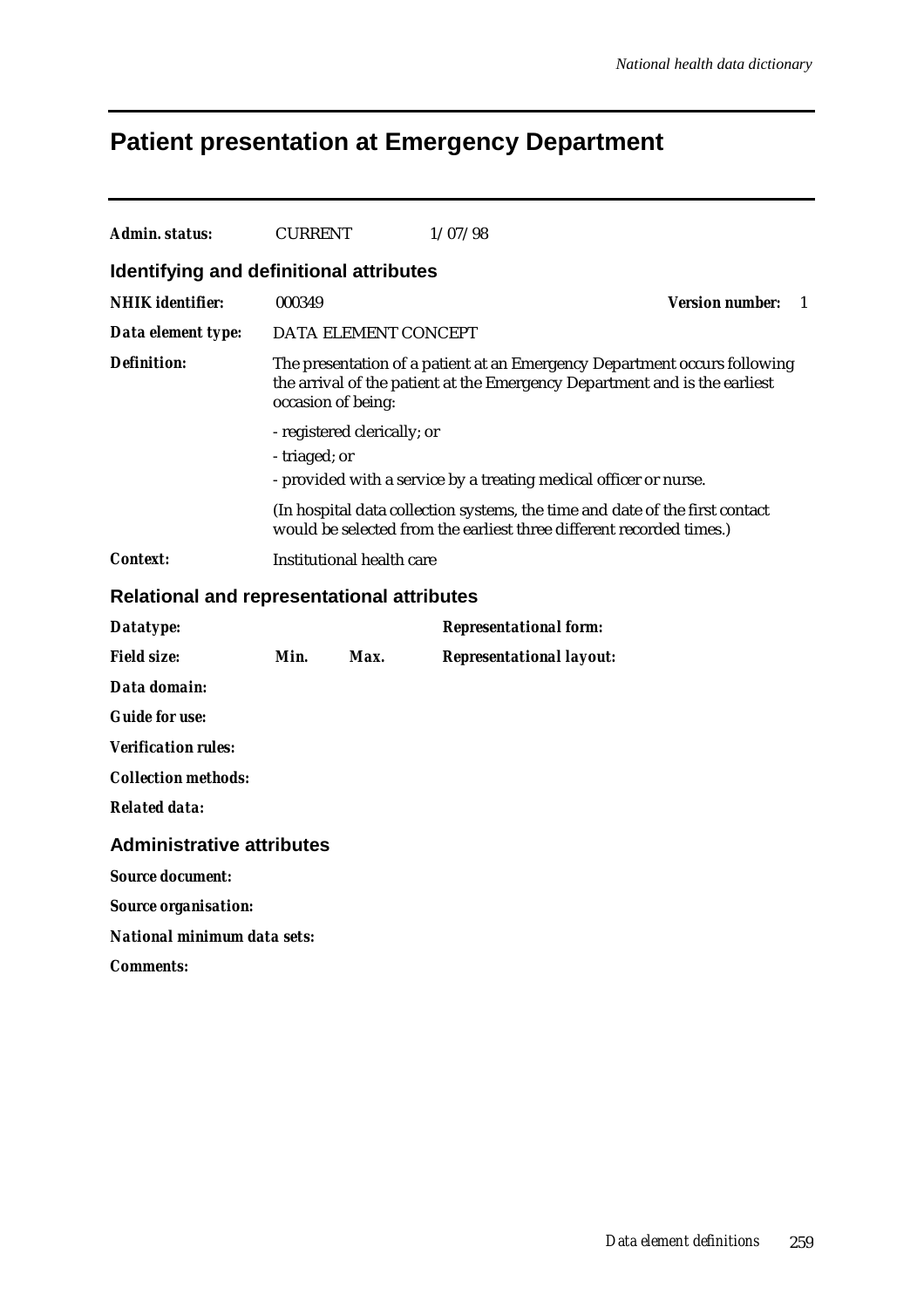## **Person identifier**

| Admin. status:                                                        | <b>CURRENT</b>                                                                                                                                                                                                                 |      | 1/07/89                                                  |                   |                                                                                                                                                                                                                                                                                                                                            |  |
|-----------------------------------------------------------------------|--------------------------------------------------------------------------------------------------------------------------------------------------------------------------------------------------------------------------------|------|----------------------------------------------------------|-------------------|--------------------------------------------------------------------------------------------------------------------------------------------------------------------------------------------------------------------------------------------------------------------------------------------------------------------------------------------|--|
| Identifying and definitional attributes                               |                                                                                                                                                                                                                                |      |                                                          |                   |                                                                                                                                                                                                                                                                                                                                            |  |
| <b>NHIK</b> identifier:                                               | 000127                                                                                                                                                                                                                         |      |                                                          |                   | <b>Version number:</b><br>$\overline{1}$                                                                                                                                                                                                                                                                                                   |  |
| Data element type:                                                    | <b>DATA ELEMENT</b>                                                                                                                                                                                                            |      |                                                          |                   |                                                                                                                                                                                                                                                                                                                                            |  |
| <b>Definition:</b>                                                    |                                                                                                                                                                                                                                |      | Person identifier unique within establishment or agency. |                   |                                                                                                                                                                                                                                                                                                                                            |  |
| <b>Context:</b>                                                       | This item could be used for editing at the establishment or collection authority<br>level and, potentially, for episode linkage. There is no intention that this item<br>would be available beyond collection authority level. |      |                                                          |                   |                                                                                                                                                                                                                                                                                                                                            |  |
| <b>Relational and representational attributes</b>                     |                                                                                                                                                                                                                                |      |                                                          |                   |                                                                                                                                                                                                                                                                                                                                            |  |
| Datatype:                                                             | Alphanumeric                                                                                                                                                                                                                   |      | <b>Representational form:</b>                            |                   | <b>CODE</b>                                                                                                                                                                                                                                                                                                                                |  |
| <b>Field size:</b>                                                    | Min.                                                                                                                                                                                                                           | Max. | <b>Representational layout:</b>                          |                   |                                                                                                                                                                                                                                                                                                                                            |  |
| Data domain:                                                          |                                                                                                                                                                                                                                |      |                                                          |                   |                                                                                                                                                                                                                                                                                                                                            |  |
| <b>Guide for use:</b>                                                 | Individual establishments or collection authorities may use their own<br>alphabetic, numeric or alphanumeric coding systems.                                                                                                   |      |                                                          |                   |                                                                                                                                                                                                                                                                                                                                            |  |
| <b>Verification rules:</b>                                            |                                                                                                                                                                                                                                |      |                                                          |                   |                                                                                                                                                                                                                                                                                                                                            |  |
| <b>Collection methods:</b>                                            |                                                                                                                                                                                                                                |      |                                                          |                   |                                                                                                                                                                                                                                                                                                                                            |  |
| <b>Related data:</b>                                                  |                                                                                                                                                                                                                                |      |                                                          |                   |                                                                                                                                                                                                                                                                                                                                            |  |
| <b>Administrative attributes</b>                                      |                                                                                                                                                                                                                                |      |                                                          |                   |                                                                                                                                                                                                                                                                                                                                            |  |
| <b>Source document:</b>                                               |                                                                                                                                                                                                                                |      |                                                          |                   |                                                                                                                                                                                                                                                                                                                                            |  |
| <b>Source organisation:</b> National minimum data set working parties |                                                                                                                                                                                                                                |      |                                                          |                   |                                                                                                                                                                                                                                                                                                                                            |  |
| National minimum data sets:                                           |                                                                                                                                                                                                                                |      |                                                          |                   |                                                                                                                                                                                                                                                                                                                                            |  |
| <b>Institutional health care</b>                                      |                                                                                                                                                                                                                                |      |                                                          | from $1/07/89$ to |                                                                                                                                                                                                                                                                                                                                            |  |
|                                                                       | Institutional mental health care<br>from $1/07/97$ to                                                                                                                                                                          |      |                                                          |                   |                                                                                                                                                                                                                                                                                                                                            |  |
| <b>Perinatal collection</b>                                           |                                                                                                                                                                                                                                |      |                                                          | from $1/07/97$ to |                                                                                                                                                                                                                                                                                                                                            |  |
| Community mental health care                                          |                                                                                                                                                                                                                                |      |                                                          | from $1/07/98$ to |                                                                                                                                                                                                                                                                                                                                            |  |
| <b>Comments:</b>                                                      |                                                                                                                                                                                                                                |      |                                                          |                   | For institutional health care statistics, person identifier is used in conjunction<br>with other data elements recording individual episodes of care or events. To<br>date, there has been limited development of patient-based data ie. linking data<br>within hospital morbidity collections about all episodes of care for individuals. |  |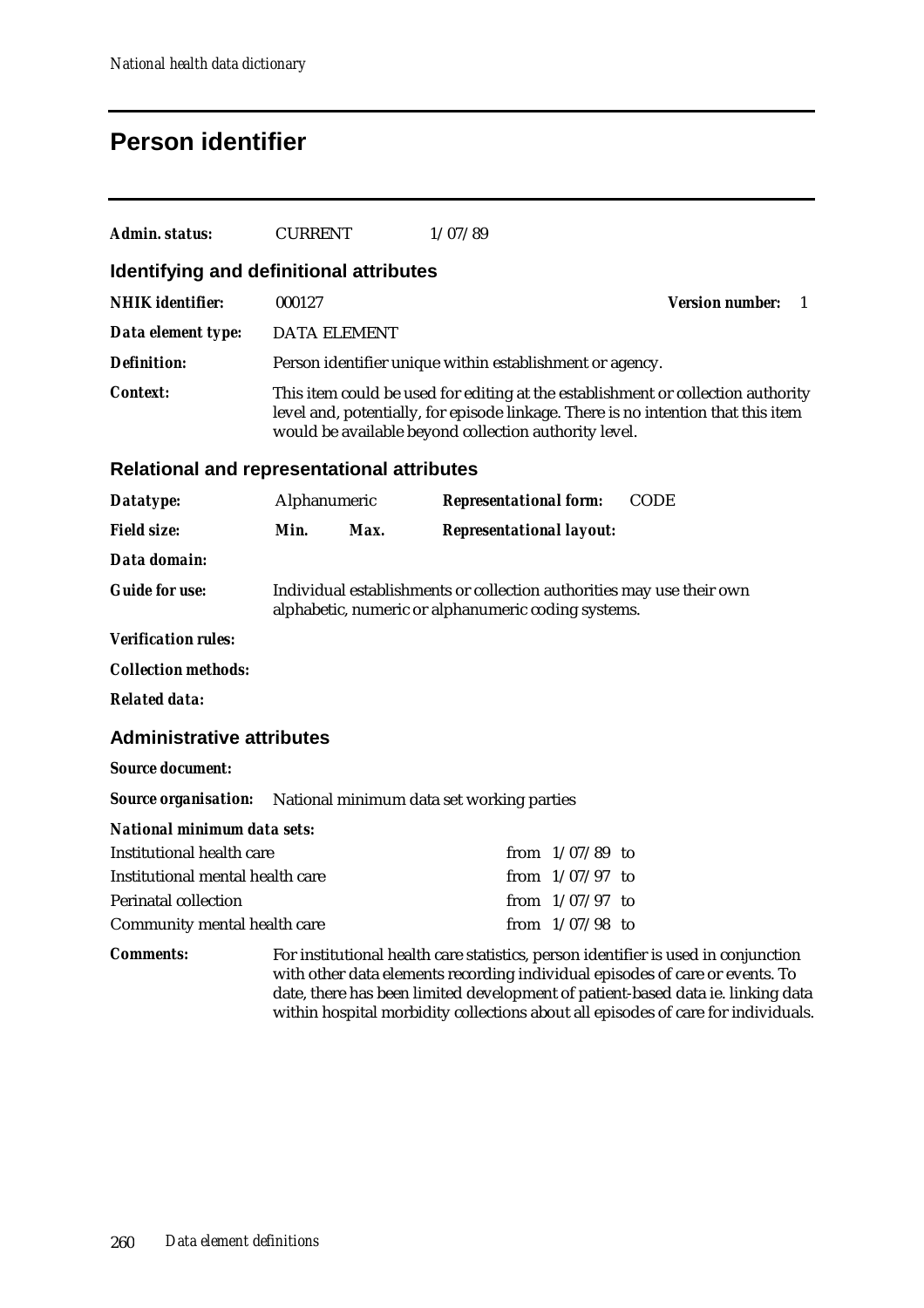# **Same-day patient**

| Admin. status:                                           | <b>CURRENT</b>                                  | 1/07/94                                                                                                                                                                                                                                                                                                                                                                                          |                                        |  |  |  |  |
|----------------------------------------------------------|-------------------------------------------------|--------------------------------------------------------------------------------------------------------------------------------------------------------------------------------------------------------------------------------------------------------------------------------------------------------------------------------------------------------------------------------------------------|----------------------------------------|--|--|--|--|
| Identifying and definitional attributes                  |                                                 |                                                                                                                                                                                                                                                                                                                                                                                                  |                                        |  |  |  |  |
| <b>NHIK</b> identifier:                                  | 000146                                          |                                                                                                                                                                                                                                                                                                                                                                                                  | <b>Version number:</b><br>$\mathbf{1}$ |  |  |  |  |
| Data element type:                                       | DATA ELEMENT CONCEPT                            |                                                                                                                                                                                                                                                                                                                                                                                                  |                                        |  |  |  |  |
| <b>Definition:</b>                                       |                                                 | A same-day patient is a patient who is admitted and separates on the same<br>date, and who meets one of the following minimum criteria:                                                                                                                                                                                                                                                          |                                        |  |  |  |  |
|                                                          |                                                 | - That the patient receive Same-day Surgical and Diagnostic Services as<br>specified in bands 1A, 1B, 2, 3, and 4 but excluding uncertified type C<br>Professional Attention Procedures within the Health Insurance Basic Table as<br>defined in s.4 (1) of the National Health Act 1953 (C'wlth); or                                                                                            |                                        |  |  |  |  |
|                                                          | the patient.                                    | - That the patient receive type C Professional Attention Procedures as<br>specified in the Health Insurance Basic Table as defined in s.4 (1) of the<br>National Health Act 1953 (C'wlth) with accompanying certification from a<br>medical practitioner that an admission was necessary on the grounds of the<br>medical condition of the patient or other special circumstances that relate to |                                        |  |  |  |  |
| <b>Context:</b>                                          | Institutional health care                       |                                                                                                                                                                                                                                                                                                                                                                                                  |                                        |  |  |  |  |
| <b>Relational and representational attributes</b>        |                                                 |                                                                                                                                                                                                                                                                                                                                                                                                  |                                        |  |  |  |  |
| Datatype:                                                |                                                 | <b>Representational form:</b>                                                                                                                                                                                                                                                                                                                                                                    |                                        |  |  |  |  |
| <b>Field size:</b>                                       | Min.<br>Max.                                    | <b>Representational layout:</b>                                                                                                                                                                                                                                                                                                                                                                  |                                        |  |  |  |  |
| Data domain:                                             |                                                 |                                                                                                                                                                                                                                                                                                                                                                                                  |                                        |  |  |  |  |
| <b>Guide for use:</b>                                    |                                                 |                                                                                                                                                                                                                                                                                                                                                                                                  |                                        |  |  |  |  |
| <b>Verification rules:</b>                               |                                                 |                                                                                                                                                                                                                                                                                                                                                                                                  |                                        |  |  |  |  |
| <b>Collection methods:</b>                               |                                                 |                                                                                                                                                                                                                                                                                                                                                                                                  |                                        |  |  |  |  |
| <b>Related data:</b>                                     |                                                 | relates to the data element concept Admitted patient, version 1                                                                                                                                                                                                                                                                                                                                  |                                        |  |  |  |  |
| <b>Administrative attributes</b>                         |                                                 |                                                                                                                                                                                                                                                                                                                                                                                                  |                                        |  |  |  |  |
| <b>Source document:</b>                                  |                                                 |                                                                                                                                                                                                                                                                                                                                                                                                  |                                        |  |  |  |  |
| <b>Source organisation:</b>                              | National Health Data Committee                  |                                                                                                                                                                                                                                                                                                                                                                                                  |                                        |  |  |  |  |
| National minimum data sets:<br>Institutional health care |                                                 | from $1/07/89$ to                                                                                                                                                                                                                                                                                                                                                                                |                                        |  |  |  |  |
| <b>Comments:</b>                                         | transferred on their first day in the hospital. | Same-day patients may be either intended to be discharged on the same day,<br>or intended overnight-stay patients who left of their own accord, died or were                                                                                                                                                                                                                                     |                                        |  |  |  |  |
|                                                          | overnight episode.                              | Treatment provided to an intended same-day patient who is subsequently<br>classified as an overnight-stay patient shall be regarded as part of the                                                                                                                                                                                                                                               |                                        |  |  |  |  |
|                                                          |                                                 | Non-admitted (emergency or outpatient) services provided to a patient who is<br>subsequently classified as an admitted patient shall be regarded as part of the                                                                                                                                                                                                                                  |                                        |  |  |  |  |
|                                                          |                                                 |                                                                                                                                                                                                                                                                                                                                                                                                  | Data element definitions<br>261        |  |  |  |  |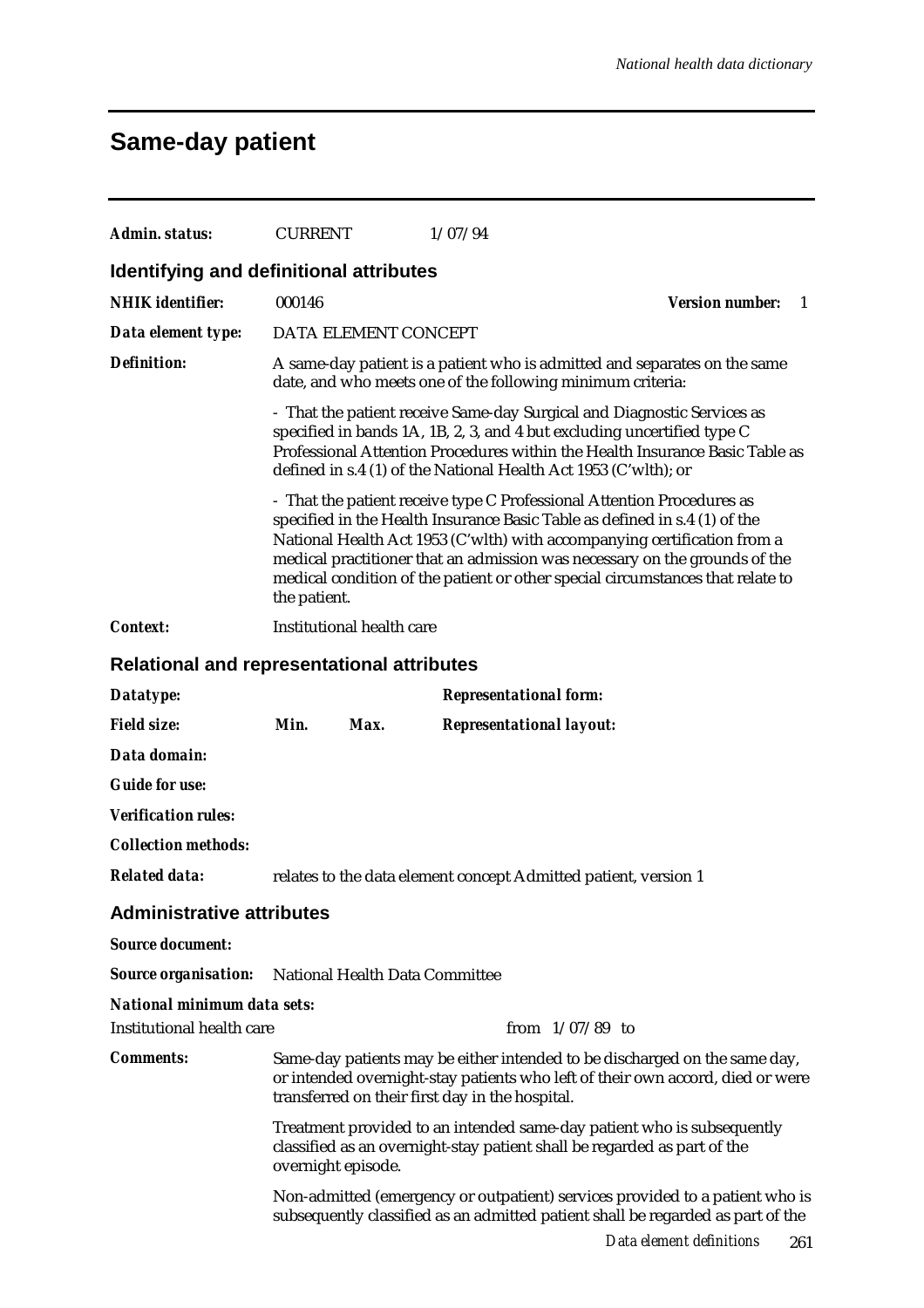### **Same-day patient (continued)**

*Comments (cont'd):* admitted episode. Any occasion of service should be recorded and identified as part of the admitted patient's episode of care.

> Data on same-day patients are derived by a review of admission and separation dates. The data excludes patients who were to be discharged on the same day but were subsequently required to stay in hospital for one night or more.

> The National Health Data Committee considered whether or not this definition should include patients who stay one night because their treatment/care cannot normally be given during daylight hours (e.g. sleep study patients). However, these patients are not counted as same-day patients as same-day patients are derived from a review of the admission and separation dates. Until same-day patients are defined as being admitted to hospital for 23 hours or less, there is no easy way of identifying these patients. This issue requires further consideration by the National Health Data Committee.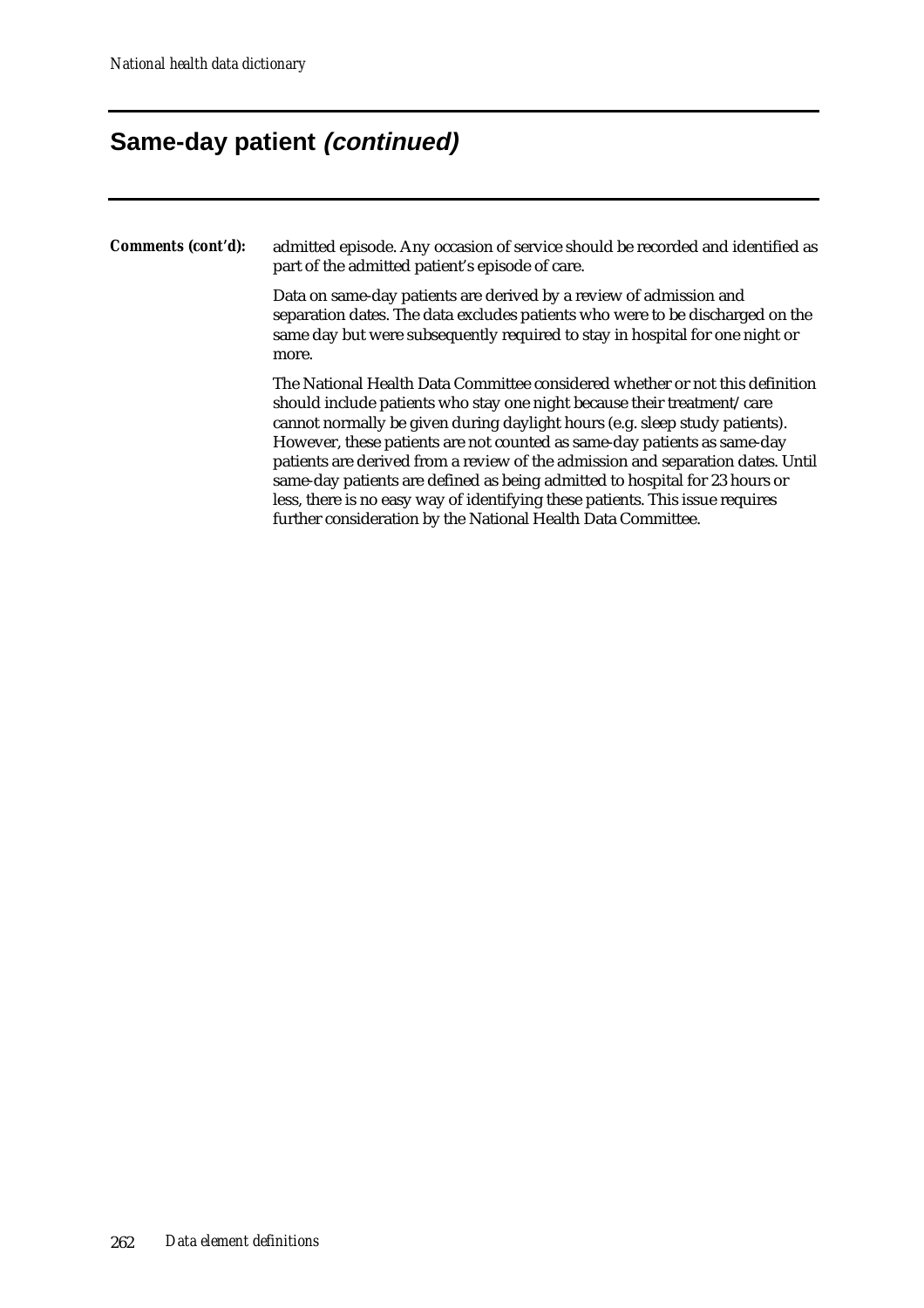### **National Health Information Model entities**

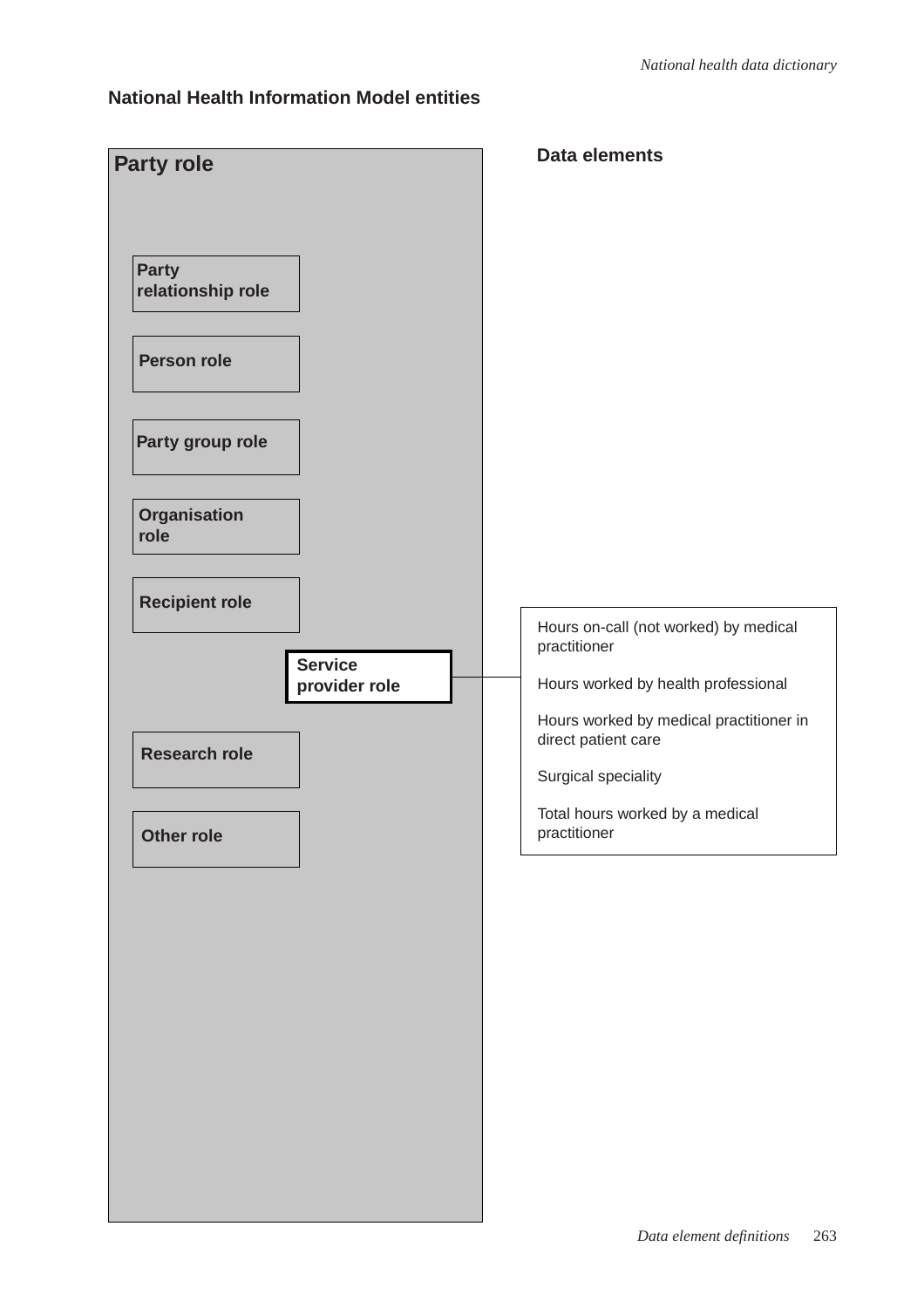## **Hours on-call (not worked) by medical practitioner**

| Admin. status:                                    | <b>CURRENT</b>                       | 1/07/97                                                                                                                                                                                                                                                                                                                                                                                                     |                             |
|---------------------------------------------------|--------------------------------------|-------------------------------------------------------------------------------------------------------------------------------------------------------------------------------------------------------------------------------------------------------------------------------------------------------------------------------------------------------------------------------------------------------------|-----------------------------|
| Identifying and definitional attributes           |                                      |                                                                                                                                                                                                                                                                                                                                                                                                             |                             |
| <b>NHIK</b> identifier:                           | 000393                               |                                                                                                                                                                                                                                                                                                                                                                                                             | <b>Version number:</b><br>2 |
| Data element type:                                | <b>DATA ELEMENT</b>                  |                                                                                                                                                                                                                                                                                                                                                                                                             |                             |
| <b>Definition:</b>                                |                                      | The number of hours in a week that a medical practitioner is required to be<br>available to provide advice, respond to any emergencies etc.                                                                                                                                                                                                                                                                 |                             |
| <b>Context:</b>                                   | for FTE).                            | Health labour force: used in relation to issues of economic activity,<br>productivity, wage rates, working conditions etc. Used to develop capacity<br>measures relating to total time available. Assists in analysis of human resource<br>requirements and labour force modelling. Used to determine full-time and<br>part-time work status and to compute full-time equivalents (FTE) (see entry          |                             |
|                                                   |                                      | Often the definition for full-time or FTE differs (35, 37.5 and 40 hours) and<br>knowing total hours and numbers of individuals allows for variances in FTE.                                                                                                                                                                                                                                                |                             |
| <b>Relational and representational attributes</b> |                                      |                                                                                                                                                                                                                                                                                                                                                                                                             |                             |
| Datatype:                                         | Numeric                              | <b>Representational form:</b>                                                                                                                                                                                                                                                                                                                                                                               | <b>QUANTITATIVE VALUE</b>   |
| <b>Field size:</b>                                | Min. 3<br><b>Max.</b> 3              | <b>Representational layout:</b>                                                                                                                                                                                                                                                                                                                                                                             | <b>NNN</b>                  |
| Data domain:                                      |                                      | Total hours, expressed as 000, 001 etc.                                                                                                                                                                                                                                                                                                                                                                     |                             |
| <b>Guide for use:</b>                             |                                      | Code 999 for not stated / inadequately described                                                                                                                                                                                                                                                                                                                                                            |                             |
|                                                   |                                      | Data element relates to each position (job) held by a medical practitioner.                                                                                                                                                                                                                                                                                                                                 |                             |
| <b>Verification rules:</b>                        |                                      | Value must be less than 169 (except for 999).                                                                                                                                                                                                                                                                                                                                                               |                             |
| <b>Collection methods:</b>                        |                                      | There are inherent problems in asking for information on number of hours<br>usually worked per week, for example, reaching a satisfactory definition and<br>communicating this definition to the respondents in a self-administered<br>survey. Whether hours worked are collected for main job only, or main job and<br>one or more additional jobs, it is important that a total for all jobs is included. |                             |
| <b>Related data:</b>                              | patient care, version 2<br>version 2 | relates to the data element Hours worked by medical practitioner in direct<br>relates to the data element Total hours worked by a medical practitioner,<br>supersedes previous data element Hours worked, version 1                                                                                                                                                                                         |                             |
|                                                   |                                      |                                                                                                                                                                                                                                                                                                                                                                                                             |                             |

### **Administrative attributes**

| <b>Source document:</b>     |                                                                                                                                                                                                                                                                                    |
|-----------------------------|------------------------------------------------------------------------------------------------------------------------------------------------------------------------------------------------------------------------------------------------------------------------------------|
|                             | <b>Source organisation:</b> National Health Labour Force Data Working Group                                                                                                                                                                                                        |
| National minimum data sets: |                                                                                                                                                                                                                                                                                    |
| <b>Health labourforce</b>   | from $1/07/89$ to                                                                                                                                                                                                                                                                  |
| <b>Comments:</b>            | It is often argued that health professionals contribute a considerable amount of<br>time to voluntary professional work and that this component needs to be<br>identified. This should be considered as an additional item, and kept<br>segregated from data on paid hours worked. |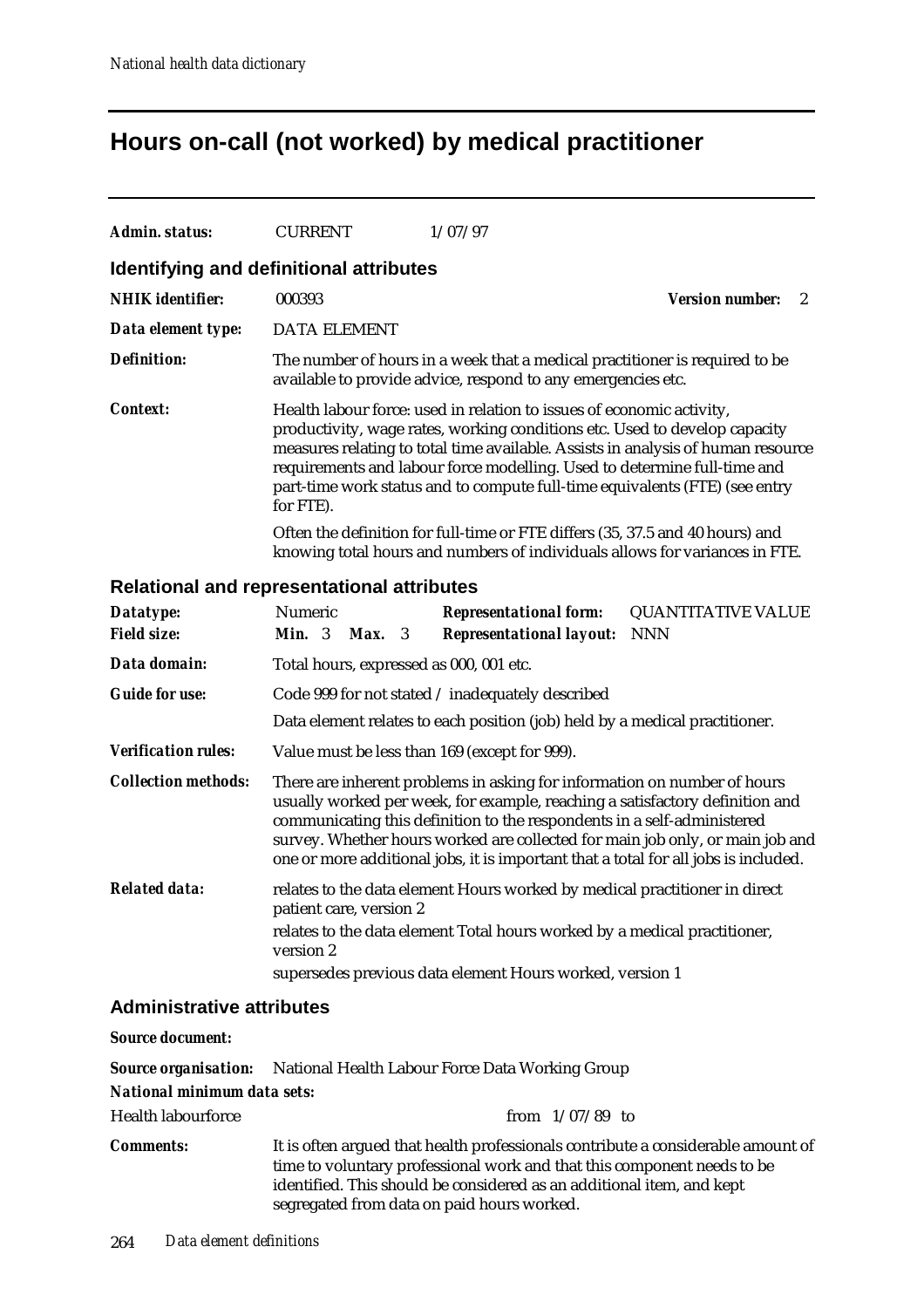### **Hours worked by health professional**

| <b>Admin. status:</b>                             | <b>CURRENT</b>                                                                                                                                                                                                                                                                                                                                       | 1/07/97                                                                                                                                                                                                                                                                                                                                                                                                |                             |  |  |  |  |
|---------------------------------------------------|------------------------------------------------------------------------------------------------------------------------------------------------------------------------------------------------------------------------------------------------------------------------------------------------------------------------------------------------------|--------------------------------------------------------------------------------------------------------------------------------------------------------------------------------------------------------------------------------------------------------------------------------------------------------------------------------------------------------------------------------------------------------|-----------------------------|--|--|--|--|
| Identifying and definitional attributes           |                                                                                                                                                                                                                                                                                                                                                      |                                                                                                                                                                                                                                                                                                                                                                                                        |                             |  |  |  |  |
| <b>NHIK</b> identifier:                           | 000313                                                                                                                                                                                                                                                                                                                                               |                                                                                                                                                                                                                                                                                                                                                                                                        | <b>Version number:</b><br>2 |  |  |  |  |
| Data element type:                                | <b>DATA ELEMENT</b>                                                                                                                                                                                                                                                                                                                                  |                                                                                                                                                                                                                                                                                                                                                                                                        |                             |  |  |  |  |
| <b>Definition:</b>                                | Hours worked is the amount of time a person spends at work in a week in<br>employment/self-employment. It may apply to hours actually worked in a<br>week or hours usually worked per week, and the National Health Labour<br>Force Collection collects hours usually worked. It includes all paid and unpaid<br>overtime less any time off. It also |                                                                                                                                                                                                                                                                                                                                                                                                        |                             |  |  |  |  |
|                                                   |                                                                                                                                                                                                                                                                                                                                                      | - includes travel to home visits or calls out;                                                                                                                                                                                                                                                                                                                                                         |                             |  |  |  |  |
|                                                   |                                                                                                                                                                                                                                                                                                                                                      | - excludes other time travelling between work locations;                                                                                                                                                                                                                                                                                                                                               |                             |  |  |  |  |
|                                                   | - excludes unpaid professional and/or voluntary activities.                                                                                                                                                                                                                                                                                          |                                                                                                                                                                                                                                                                                                                                                                                                        |                             |  |  |  |  |
|                                                   |                                                                                                                                                                                                                                                                                                                                                      | Total hours worked is the amount of time spent at work in all jobs.                                                                                                                                                                                                                                                                                                                                    |                             |  |  |  |  |
|                                                   | at work in each job.                                                                                                                                                                                                                                                                                                                                 | As well as total hours worked, for some professions the National Health<br>Labour Force Collection asks for hours worked in each of the main job, second<br>job and third job. Hours worked for each of these is the amount of time spent                                                                                                                                                              |                             |  |  |  |  |
| <b>Context:</b>                                   | (see entry for FTE).                                                                                                                                                                                                                                                                                                                                 | Health labour force: important variable in relation to issues of economic<br>activity, productivity, wage rates, working conditions etc. Used to develop<br>capacity measures relating to total time available. Assists in analysis of human<br>resource requirements and labour force modelling. Used to determine full-<br>time and part-time work status and to compute full-time equivalents (FTE) |                             |  |  |  |  |
|                                                   |                                                                                                                                                                                                                                                                                                                                                      | Often the definition for full-time or FTE differs (35, 37.5 and 40 hours) and<br>knowing total hours and numbers of individuals allows for variances in FTE.                                                                                                                                                                                                                                           |                             |  |  |  |  |
| <b>Relational and representational attributes</b> |                                                                                                                                                                                                                                                                                                                                                      |                                                                                                                                                                                                                                                                                                                                                                                                        |                             |  |  |  |  |
| Datatype:                                         | Numeric                                                                                                                                                                                                                                                                                                                                              | <b>Representational form:</b>                                                                                                                                                                                                                                                                                                                                                                          | <b>QUANTITATIVE VALUE</b>   |  |  |  |  |
| <b>Field size:</b>                                | <b>Min.</b> $3$<br>Max. 3                                                                                                                                                                                                                                                                                                                            | <b>Representational layout:</b>                                                                                                                                                                                                                                                                                                                                                                        | <b>NNN</b>                  |  |  |  |  |
| Data domain:                                      | Total hours, expressed as 000, 001 etc.                                                                                                                                                                                                                                                                                                              |                                                                                                                                                                                                                                                                                                                                                                                                        |                             |  |  |  |  |

*Verification rules:* Value must be less than 169 (except for 999).

*Guide for use:* Code 999 for not stated/inadequately described

- *Collection methods:* There are inherent problems in asking for information on number of hours usually worked per week, for example, reaching a satisfactory definition and communicating this definition to the respondents in a self-administered survey. Whether hours worked are collected for main job only, or main job and one or more additional jobs, it is important that a total for all jobs is included.
- *Related data:* supersedes previous data element Hours worked, version 1

#### **Administrative attributes**

*Source document:*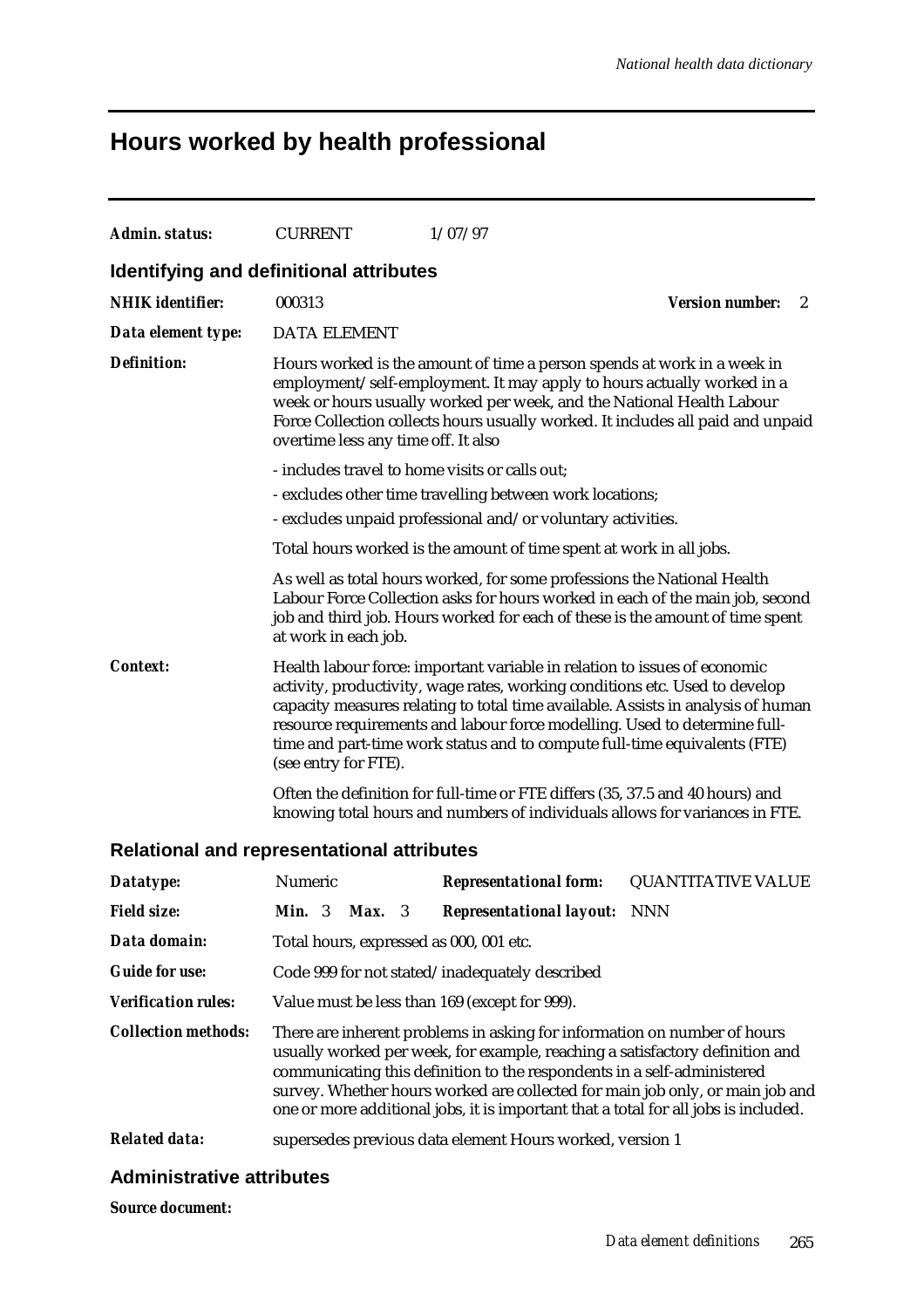# **Hours worked by health professional (continued)**

|                             | <b>Source organisation:</b> National Health Labour Force Data Working Group                                                                                                                                                                                                        |  |  |  |  |  |
|-----------------------------|------------------------------------------------------------------------------------------------------------------------------------------------------------------------------------------------------------------------------------------------------------------------------------|--|--|--|--|--|
| National minimum data sets: |                                                                                                                                                                                                                                                                                    |  |  |  |  |  |
| Health labourforce          | from $1/07/89$ to                                                                                                                                                                                                                                                                  |  |  |  |  |  |
| <b>Comments:</b>            | It is often argued that health professionals contribute a considerable amount of<br>time to voluntary professional work and that this component needs to be<br>identified. This should be considered as an additional item, and kept<br>segregated from data on paid hours worked. |  |  |  |  |  |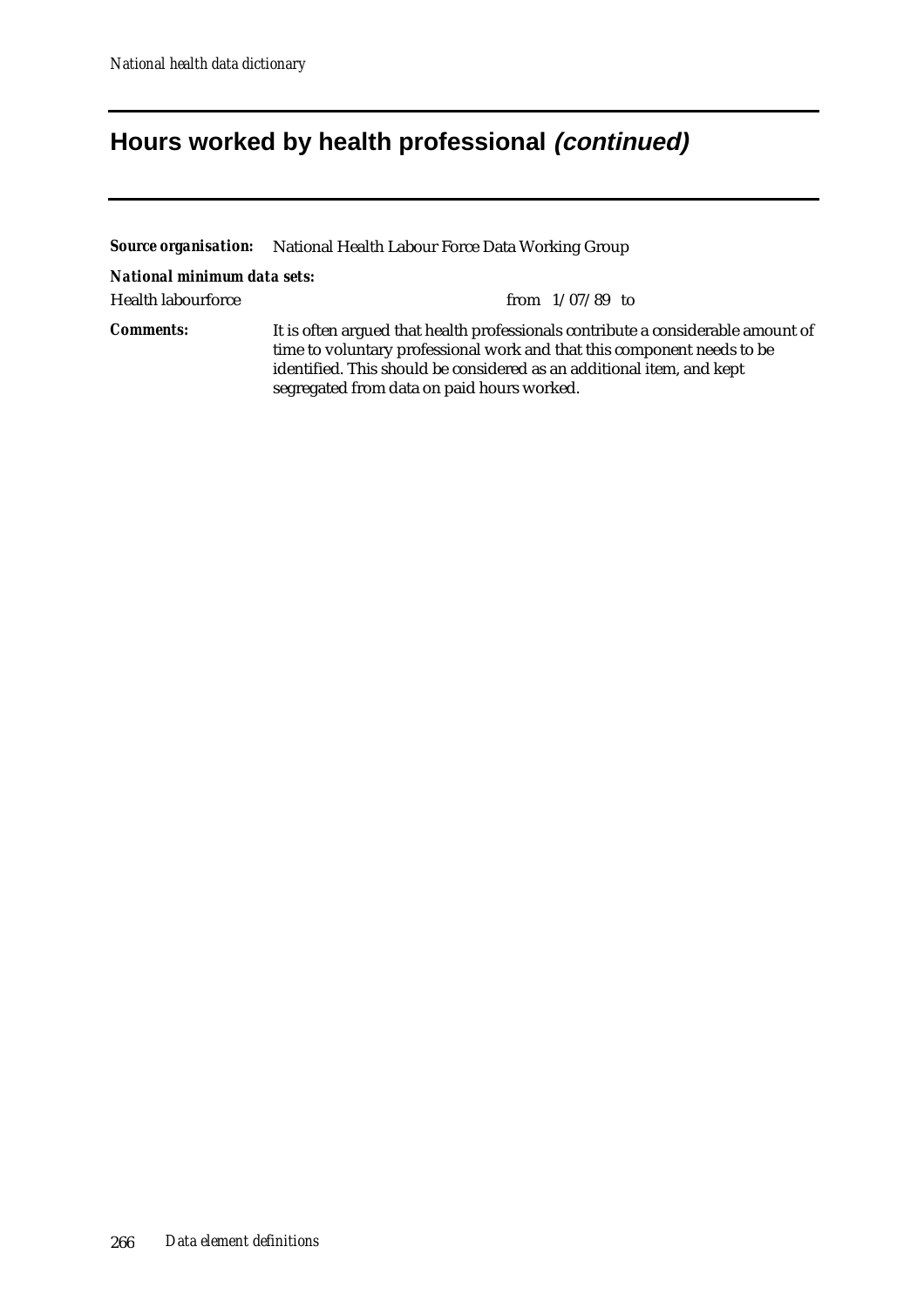## **Hours worked by medical practitioner in direct patient care**

| Admin. status:                          | <b>CURRENT</b>      | 1/07/97                                                               |                                                                                                                                                                                                                                                                                                                           |
|-----------------------------------------|---------------------|-----------------------------------------------------------------------|---------------------------------------------------------------------------------------------------------------------------------------------------------------------------------------------------------------------------------------------------------------------------------------------------------------------------|
| Identifying and definitional attributes |                     |                                                                       |                                                                                                                                                                                                                                                                                                                           |
| <b>NHIK</b> identifier:                 | 000392              |                                                                       | <b>Version number:</b><br>2                                                                                                                                                                                                                                                                                               |
| Data element type:                      | <b>DATA ELEMENT</b> |                                                                       |                                                                                                                                                                                                                                                                                                                           |
| <b>Definition:</b>                      |                     | writing referrals, prescriptions and phone calls.                     | The number of hours worked in a week by a medical practitioner on service<br>provision to patients including direct contact with patients, providing care,<br>instructions and counselling, and providing other related services such as                                                                                  |
| Context:                                | for FTE).           | Health labour force: used in relation to issues of economic activity, | productivity, wage rates, working conditions etc. Used to develop capacity<br>measures relating to total time available. Assists in analysis of human resource<br>requirements and labour force modelling. Used to determine full-time and<br>part-time work status and to compute full-time equivalents (FTE) (see entry |
|                                         |                     |                                                                       | Often the definition for full-time or FTE differs (35, 37.5 and 40 hours) and<br>knowing total hours and numbers of individuals allows for variances in FTE.                                                                                                                                                              |

### **Relational and representational attributes**

| Datatype:                  | Numeric         |        | <b>Representational form:</b>                                                                                                                                                                                                                                                                                              | <b>QUANTITATIVE VALUE</b>                                                       |
|----------------------------|-----------------|--------|----------------------------------------------------------------------------------------------------------------------------------------------------------------------------------------------------------------------------------------------------------------------------------------------------------------------------|---------------------------------------------------------------------------------|
| <b>Field size:</b>         | <b>Min.</b> $3$ | Max. 3 | <b>Representational layout:</b>                                                                                                                                                                                                                                                                                            | <b>NNN</b>                                                                      |
| Data domain:               |                 |        | Total hours, expressed as 000, 001 etc.                                                                                                                                                                                                                                                                                    |                                                                                 |
| <b>Guide for use:</b>      |                 |        | Code 999 for not stated / inadequately described                                                                                                                                                                                                                                                                           |                                                                                 |
|                            |                 |        | Data element relates to each position (job) held by a medical practitioner, not<br>the aggregate of hours worked for all jobs.                                                                                                                                                                                             |                                                                                 |
| <b>Verification rules:</b> |                 |        | Value must be less than 169 (except for 999).                                                                                                                                                                                                                                                                              |                                                                                 |
| <b>Collection methods:</b> |                 |        | There are inherent problems in asking for information on number of hours<br>usually worked per week, for example, reaching a satisfactory definition and<br>communicating this definition to the respondents in a self-administered<br>one or more additional jobs, it is important that a total for all jobs is included. | survey. Whether hours worked are collected for main job only, or main job and   |
| <b>Related data:</b>       | version 2       |        |                                                                                                                                                                                                                                                                                                                            | relates to the data element Hours on-call (not worked) by medical practitioner, |
|                            | version 2       |        | relates to the data element Total hours worked by a medical practitioner,                                                                                                                                                                                                                                                  |                                                                                 |
|                            |                 |        | supersedes previous data element Hours worked, version 1                                                                                                                                                                                                                                                                   |                                                                                 |

### **Administrative attributes**

#### *Source document:*

*Source organisation:* National Health Labour Force Data Working Group

#### *National minimum data sets:*

Health labourforce from 1/07/89 to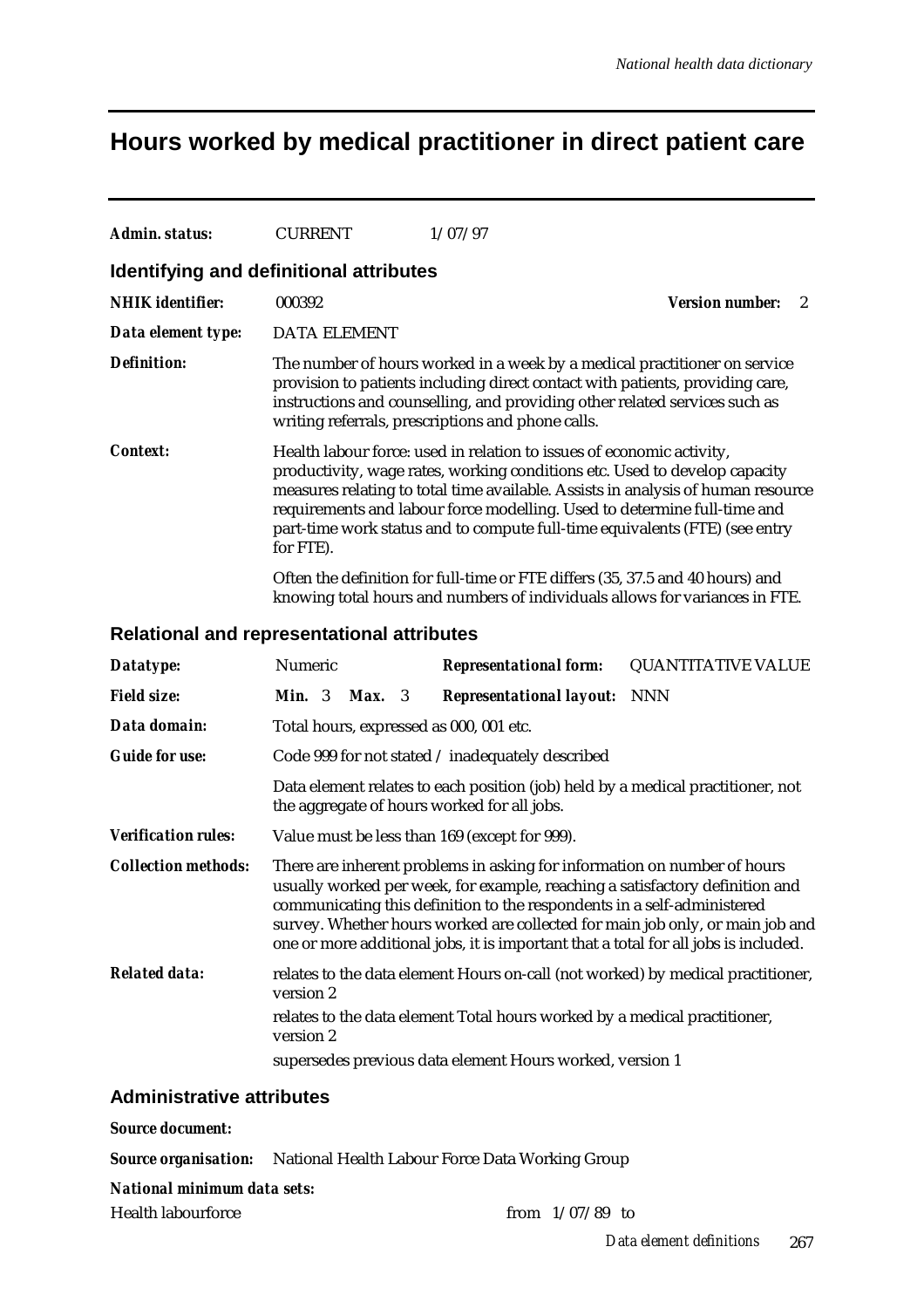## **Hours worked by medical practitioner in direct patient care (continued)**

*Comments:* It is often argued that health professionals contribute a considerable amount of time to voluntary professional work and that this component needs to be identified. This should be considered as an additional item, and kept segregated from data on paid hours worked.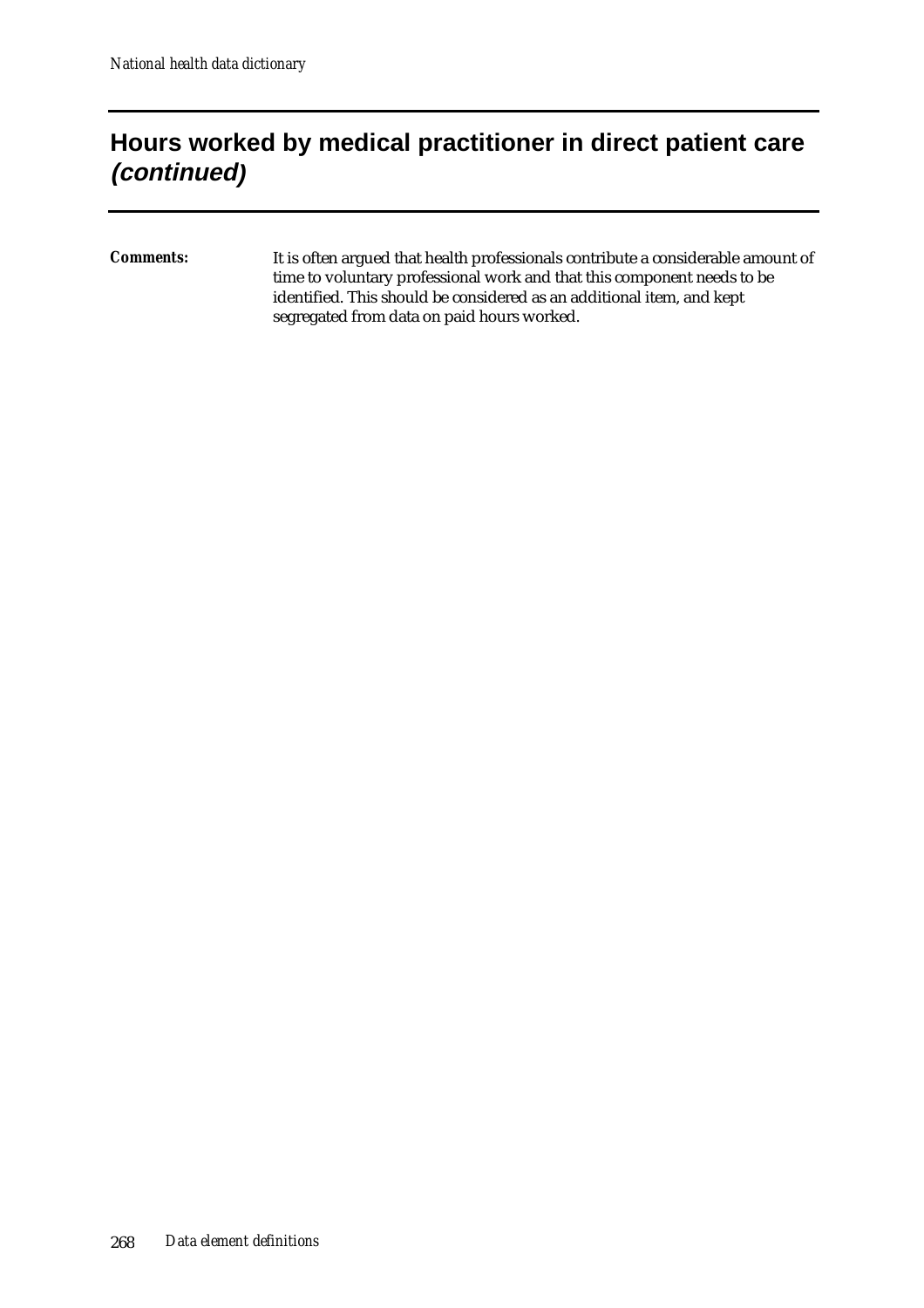### **Surgical specialty**

| Admin. status:                          | <b>CURRENT</b>         | 1/01/95                                                                                                                                                                                                                         |                                                                                 |
|-----------------------------------------|------------------------|---------------------------------------------------------------------------------------------------------------------------------------------------------------------------------------------------------------------------------|---------------------------------------------------------------------------------|
| Identifying and definitional attributes |                        |                                                                                                                                                                                                                                 |                                                                                 |
| <b>NHIK</b> identifier:                 | 000161                 |                                                                                                                                                                                                                                 | <b>Version number:</b>                                                          |
| Data element type:                      | <b>DATA ELEMENT</b>    |                                                                                                                                                                                                                                 |                                                                                 |
| <b>Definition:</b>                      | surgery.               |                                                                                                                                                                                                                                 | The area of clinical expertise held by the doctor who will perform the elective |
| <b>Context:</b>                         | varies with specialty. | Elective surgery: many hospitals manage their waiting lists on a specialty<br>basis. Current data show that the total ready for care times waited and<br>numbers of long wait patients vary significantly between specialities. | Furthermore, the hospital capacity to handle the demand for elective surgery    |

#### **Relational and representational attributes**

| Datatype:          | Numeric |                              | <b>Representational form:</b>   | CODE |  |  |
|--------------------|---------|------------------------------|---------------------------------|------|--|--|
| <b>Field size:</b> | Min. 2  | $Max.$ 2                     | <b>Representational layout:</b> | NN   |  |  |
| Data domain:       | 01      | Cardio-thoracic surgery      |                                 |      |  |  |
|                    | 02      | Ear, nose and throat surgery |                                 |      |  |  |
|                    | 03      | <b>General surgery</b>       |                                 |      |  |  |
|                    | 04      | Gynaecology                  |                                 |      |  |  |
|                    | 05      | Neurosurgery                 |                                 |      |  |  |
|                    | 06      | Ophthalmology                |                                 |      |  |  |
|                    | 07      | Orthopaedic surgery          |                                 |      |  |  |
|                    | 08      | <b>Plastic surgery</b>       |                                 |      |  |  |
|                    | 09      | Urology                      |                                 |      |  |  |
|                    | 10      | Vascular surgery             |                                 |      |  |  |
|                    | 11      | Other                        |                                 |      |  |  |
| $C$ uide for use   |         |                              |                                 |      |  |  |

*Guide for use:*

*Verification rules:*

*Collection methods:*

*Related data:*

#### **Administrative attributes**

#### *Source document:*

*Source organisation:* Hospital Access Program Waiting Lists Working Group / National Health Data Committee / Waiting Times Working Group *National minimum data sets:* Waiting times from 1/07/94 to

*Comments:* The above classifications are consistent with the Recommended Medical Specialties and Qualifications agreed by the National Specialist Qualification Advisory Committee of Australia, September 1993. Vascular surgery is a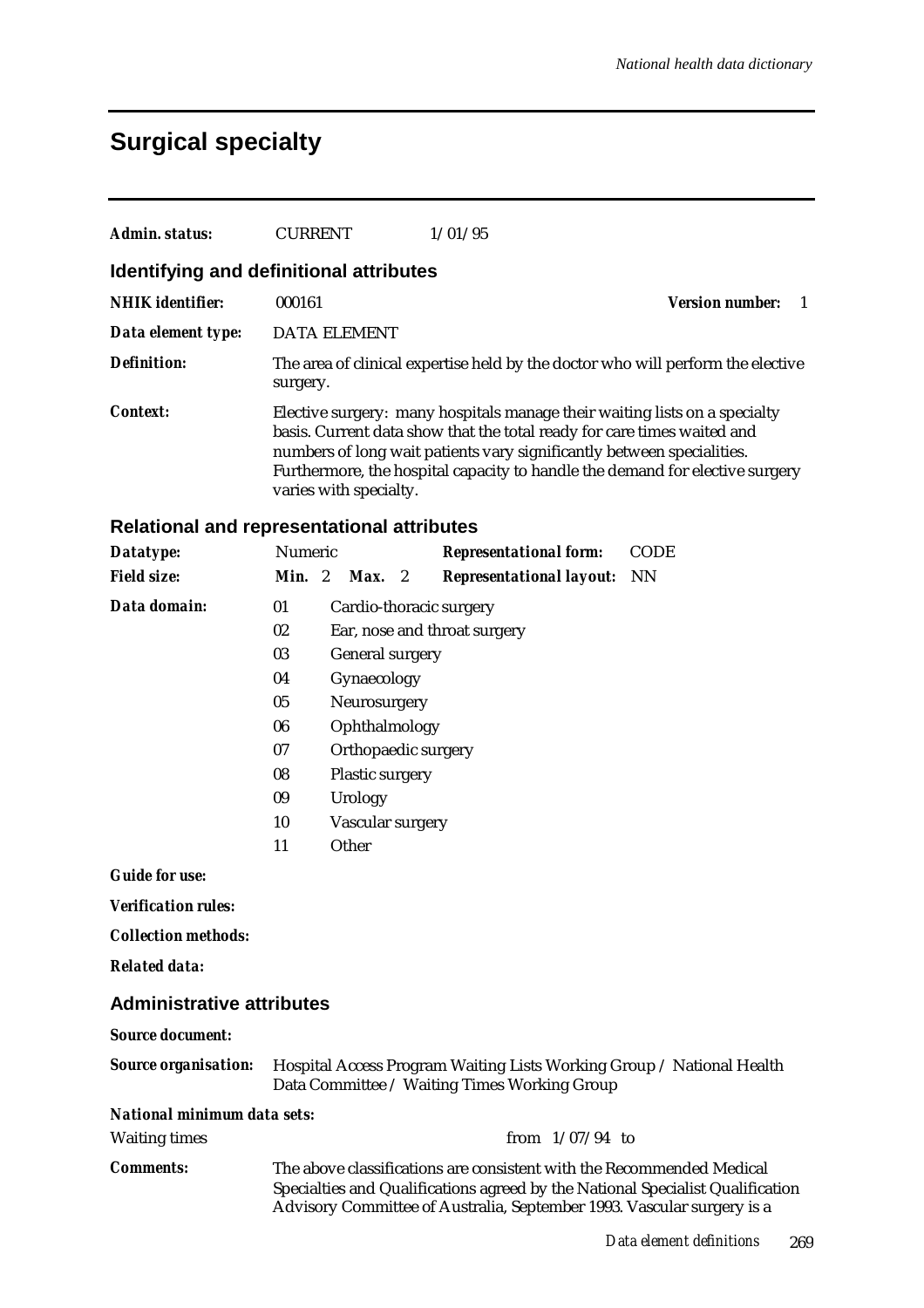## **Surgical specialty (continued)**

*Comments (cont'd):* subspecialty of general surgery. The Royal Australian College of Surgeons has a training program for vascular surgeons. The specialties listed above refer to the surgical component of these specialties - ear, nose and throat surgery refers to the surgical component of the specialty otolaryngology; gynaecology refers to the gynaecological surgical component of obstetrics and gynaecology; ophthalmology refers to the surgical component of the specialty (patients awaiting argon laser phototherapy are not included).

> It is envisaged that over time category 11 will not be used for elective surgery patients. Currently some health authorities use specialties (e.g. cranio-facial) which do not obviously fit into any one of the major categories. Further discussion is needed to draw up a guideline for mapping subspecialties to the major categories.